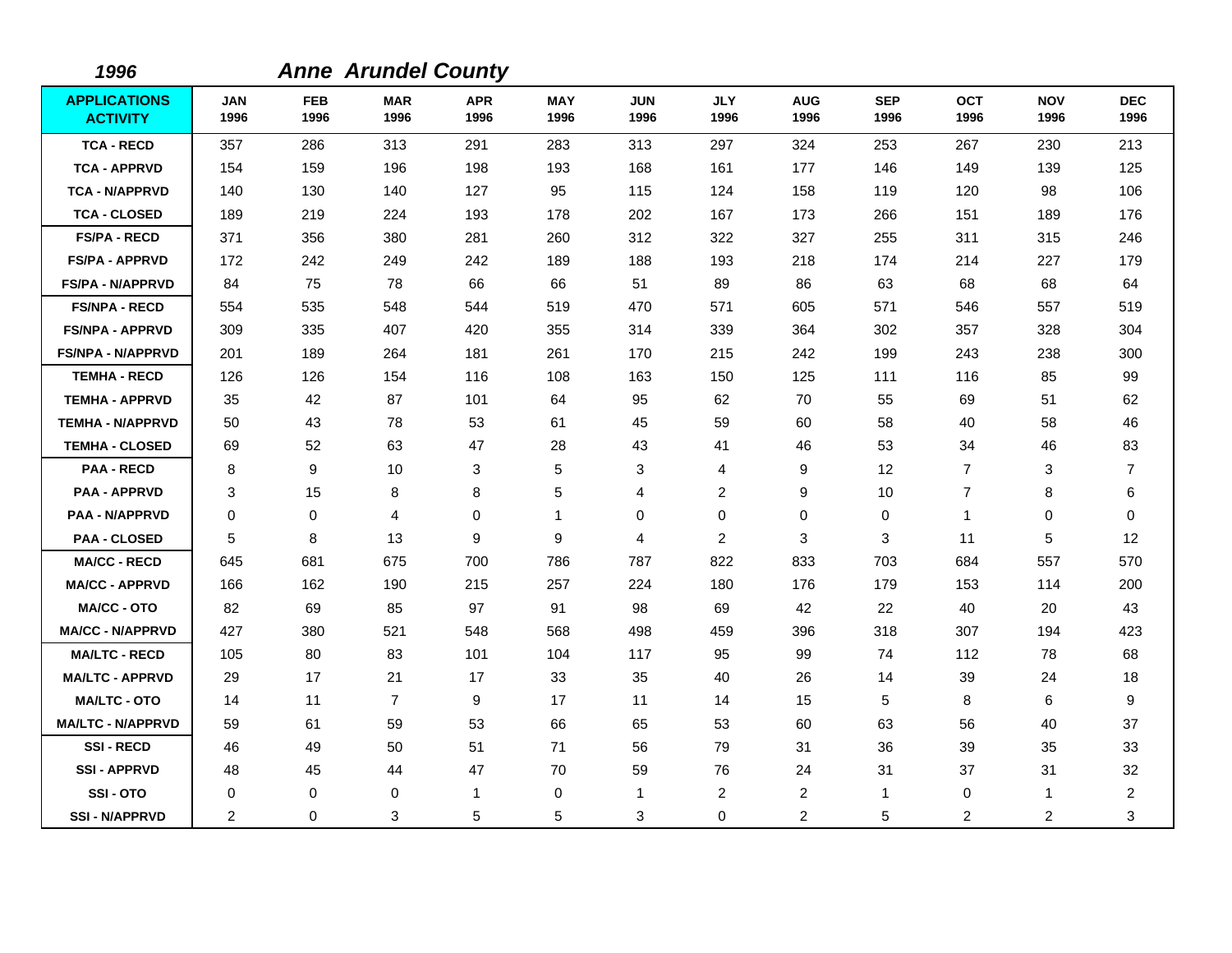| 1996                             |                    |                    | <b>Anne Arundel County</b> |                    |                    |                    |                    |                    |                    |                    | TCA, TDAP, FS and PAA financial data: (x 1,000) |                    |
|----------------------------------|--------------------|--------------------|----------------------------|--------------------|--------------------|--------------------|--------------------|--------------------|--------------------|--------------------|-------------------------------------------------|--------------------|
| <b>CASELOAD</b><br><b>COUNTS</b> | <b>JAN</b><br>1996 | <b>FEB</b><br>1996 | <b>MAR</b><br>1996         | <b>APR</b><br>1996 | <b>MAY</b><br>1996 | <b>JUN</b><br>1996 | <b>JLY</b><br>1996 | <b>AUG</b><br>1996 | <b>SEP</b><br>1996 | <b>OCT</b><br>1996 | <b>NOV</b><br>1996                              | <b>DEC</b><br>1996 |
| <b>TCA - CASE/PAID</b>           | 3,287              | 3,243              | 3,222                      | 3,173              | 3,151              | 3.118              | 3,053              | 3,071              | 3.022              | 2,884              | 2,843                                           | 2.748              |
| <b>TCA - ADULT/RECIP</b>         | 2,449              | 2,422              | 2.401                      | 2,346              | 2,296              | 2.209              | 2,185              | 2,153              | 2.081              | 1.939              | 1,928                                           | 1,894              |
| <b>TCA - CHILD/RECIP</b>         | 6,065              | 6,005              | 5,972                      | 5,885              | 5,862              | 5,710              | 5,815              | 5,732              | 5,645              | 5,423              | 5,333                                           | 5,219              |
| <b>TCA - TOTAL/RECIP</b>         | 8,514              | 8,427              | 8,373                      | 8,231              | 8,158              | 7,919              | 8,000              | 7,885              | 7,726              | 7,362              | 7,261                                           | 7,113              |
| <b>TCA - NET/EXPEND</b>          | \$1,005.0          | \$1,005.9          | \$999.0                    | \$968.2            | \$961.9            | \$929.2            | \$941.5            | \$928.2            | \$907.7            | \$861.8            | \$847.0                                         | \$833.5            |
| FS/PA - H/HOLD CERT              | 2,697              | 2,668              | 2,641                      | 2,664              | 2,635              | 2,655              | 2,662              | 2,626              | 2,589              | 2,551              | 2,462                                           | 2,424              |
| <b>FS/PA - H/HOLD PART</b>       | 2,709              | 2,668              | 2,710                      | 2,677              | 2,665              | 2,674              | 2,683              | 2,687              | 2,609              | 2,530              | 2,480                                           | 2,471              |
| <b>FS/PA - INDVD PART</b>        | 7,323              | 7,205              | 7,224                      | 7,127              | 7,065              | 7,034              | 7,006              | 7,012              | 6,754              | 6,510              | 6,388                                           | 6,340              |
| <b>FS/NPA - H/HOLD CERT</b>      | 4,374              | 4,308              | 4,338                      | 4,462              | 4,490              | 4,483              | 4,434              | 4,441              | 4,378              | 4,408              | 4,318                                           | 4,321              |
| <b>FS/NPA - H/HOLD PART</b>      | 4,023              | 3,969              | 4,046                      | 4,079              | 4,101              | 4,041              | 4,055              | 4,005              | 4,058              | 4,015              | 3,884                                           | 3,900              |
| <b>FS/NPA - INDVD PART</b>       | 8,696              | 8,539              | 8,687                      | 8,748              | 8,760              | 8,686              | 8,716              | 8,661              | 8,758              | 8,681              | 8,417                                           | 8,554              |
| <b>FS/TOTAL - ISSUED</b>         | \$1,449.4          | \$1,409.1          | \$1,431.8                  | \$1,419.3          | \$1,397.6          | \$1,405.1          | \$1,409.7          | \$1,406.7          | \$1,362.4          | \$1,385.8          | \$1,313.5                                       | \$1,290.9          |
| <b>GPA/PW - CASE/PAID</b>        | 12                 | 11                 | 20                         | 19                 | 19                 | 20                 | 25                 | 23                 | 22                 | 25                 | 24                                              | 23                 |
| <b>TEMHA - CASE/PAID</b>         | 16                 | 340                | 371                        | 422                | 427                | 456                | 493                | 496                | 501                | 520                | 532                                             | 539                |
| <b>TEMHA - RECIP</b>             | 16                 | 340                | 371                        | 422                | 427                | 456                | 493                | 496                | 501                | 520                | 532                                             | 539                |
| <b>TEMHA - NET/EXPEND</b>        | (\$68.0)           | \$29.6             | \$15.0                     | \$38.6             | \$37.4             | \$19.2             | \$52.9             | \$31.5             | (\$0.4)            | \$102.6            | \$19.2                                          | \$66.1             |
| <b>PAA - CASE/PAID</b>           | 256                | 263                | 261                        | 258                | 253                | 249                | 251                | 254                | 261                | 256                | 259                                             | 0                  |
| <b>PAA - RECIP</b>               | 268                | 275                | 273                        | 258                | 253                | 249                | 251                | 254                | 261                | 256                | 259                                             | $\Omega$           |
| <b>PAA - NET/EXPEND</b>          | \$39.8             | \$42.4             | \$40.6                     | \$43.3             | \$40.0             | \$38.5             | \$37.8             | \$40.0             | \$40.0             | \$41.8             | \$41.2                                          | \$0.0              |
| <b>MA\CC - CUC</b>               | 4,289              | 4,381              | 3,700                      | 4,189              | 4,302              | 4,375              | 4,431              | 4,519              | 4,676              | 4,915              | 5,326                                           | 6,153              |
| <b>MA\CC - SPEND DOWN</b>        | 13                 | 4                  | 9                          | 17                 | 9                  | $\overline{7}$     | 6                  | 2                  | 3                  | 4                  | 3                                               | 13                 |
| <b>MA\LTC - CUC</b>              | 1,198              | 1,204              | 1.199                      | 1,206              | 1,199              | 1,185              | 1,188              | 1,175              | 1,173              | 1,188              | 1,198                                           | 1,209              |
| <b>MA\LTC - SPEND DOWN</b>       | $\mathbf{0}$       | $\mathbf 0$        | $\mathbf 0$                | $\mathbf 0$        | 5                  | 5                  | 4                  | 5                  | $\mathbf 1$        | $\mathbf{1}$       | $\mathbf{1}$                                    | $\mathbf{1}$       |
| <b>SSI-CUC</b>                   | 4,072              | 4,114              | 4,139                      | 4,137              | 4,195              | 4,235              | 4,285              | 4,299              | 4,311              | 4,348              | 4,358                                           | 4,380              |
| <b>TCA - RECONS</b>              | 455                | 482                | 512                        | 412                | 455                | 435                | 401                | 482                | 398                | 258                | 505                                             | 302                |
| <b>PAA - RECONS</b>              | 18                 | 14                 | 20                         | 19                 | 27                 | 20                 | 11                 | 24                 | 28                 | 33                 | 16                                              | 35                 |
| <b>PA/FS - RECONS</b>            | 319                | 296                | 349                        | 297                | 311                | 292                | 284                | 305                | 291                | 190                | 289                                             | 233                |
| <b>NPA/FS - RECONS</b>           | 347                | 365                | 362                        | 355                | 338                | 401                | 327                | 367                | 401                | 255                | 272                                             | 278                |
| <b>MA/CC - RECONS</b>            | 8                  | 8                  | $12 \overline{ }$          | 113                | 105                | 108                | 98                 | 112                | 99                 | 98                 | 74                                              | 90                 |
| <b>MA/LTC - RECONS</b>           | $\Omega$           | $\mathbf{3}$       | $\mathbf{1}$               | $\overline{7}$     | 28                 | 21                 | 46                 | 53                 | 43                 | 21                 | 26                                              | 23                 |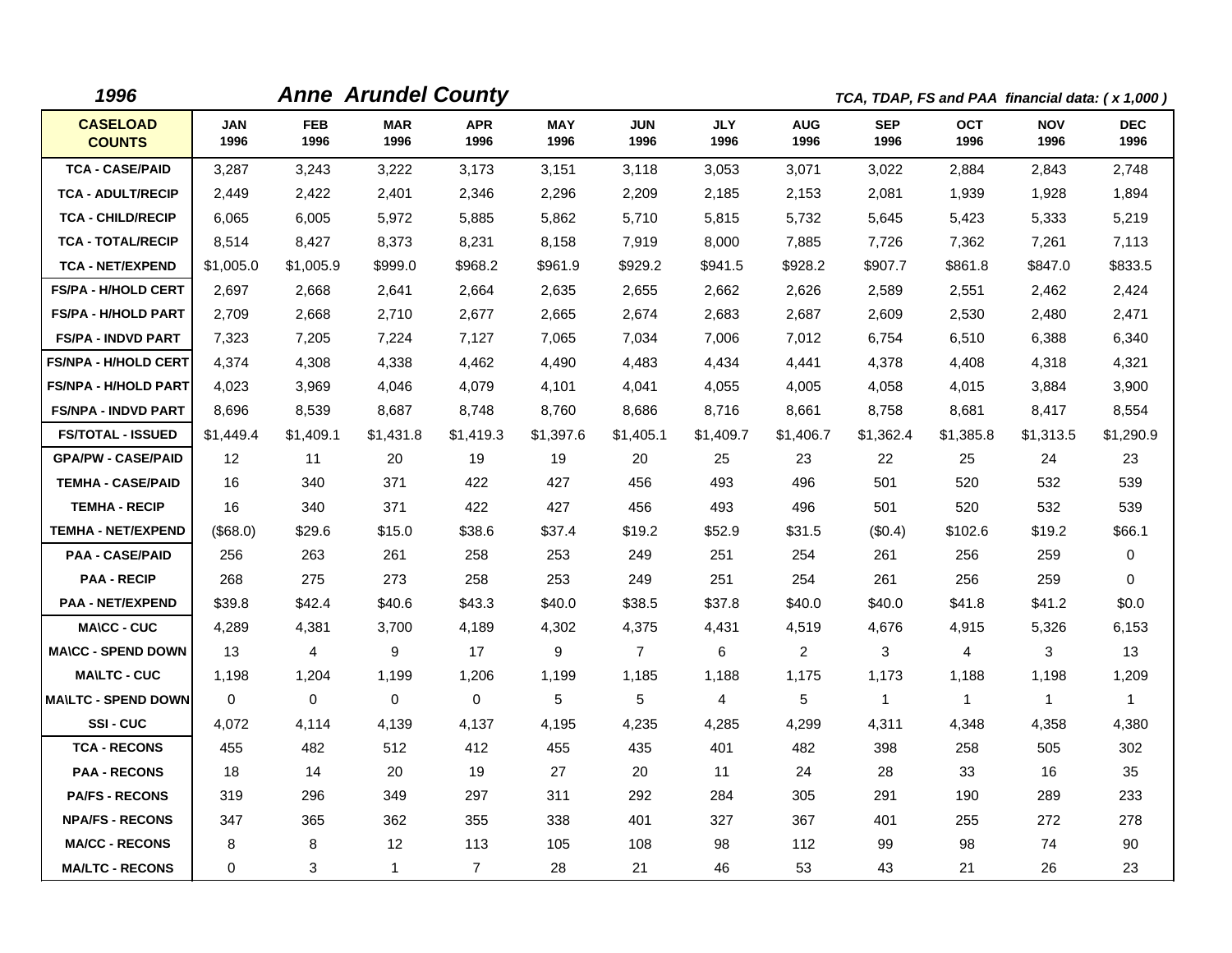| 1997                                   |                    |                    | <b>Anne Arundel County</b> |                    |                    |                    |                    |                    |                    |                    |                    |                    |
|----------------------------------------|--------------------|--------------------|----------------------------|--------------------|--------------------|--------------------|--------------------|--------------------|--------------------|--------------------|--------------------|--------------------|
| <b>APPLICATIONS</b><br><b>ACTIVITY</b> | <b>JAN</b><br>1997 | <b>FEB</b><br>1997 | <b>MAR</b><br>1997         | <b>APR</b><br>1997 | <b>MAY</b><br>1997 | <b>JUN</b><br>1997 | <b>JLY</b><br>1997 | <b>AUG</b><br>1997 | <b>SEP</b><br>1997 | <b>OCT</b><br>1997 | <b>NOV</b><br>1997 | <b>DEC</b><br>1997 |
| <b>TCA - RECD</b>                      | 284                | 195                | 89                         | 275                | 212                | 180                | 228                | 213                | 228                | 202                | 186                | 198                |
| <b>TCA - APPRVD</b>                    | 130                | 114                | 97                         | 160                | 145                | 99                 | 113                | 135                | 151                | 136                | 100                | 115                |
| <b>TCA - N/APPRVD</b>                  | 100                | 110                | 118                        | 179                | 151                | 110                | 139                | 116                | 149                | 144                | 95                 | 136                |
| <b>TCA - CLOSED</b>                    | 182                | 261                | 250                        | 21                 | 174                | 193                | 209                | 209                | 193                | 203                | 269                | 220                |
| <b>FS/PA - RECD</b>                    | 336                | 259                | 79                         | 54                 | 55                 | 35                 | 50                 | 70                 | 67                 | 73                 | 85                 | 73                 |
| <b>FS/PA - APPRVD</b>                  | 219                | 175                | 93                         | 104                | 119                | 59                 | 61                 | 84                 | 73                 | 85                 | 96                 | 94                 |
| <b>FS/PA - N/APPRVD</b>                | 62                 | 61                 | 66                         | 29                 | 10                 | 11                 | 9                  | 13                 | 16                 | 16                 | 13                 | 11                 |
| <b>FS/NPA - RECD</b>                   | 619                | 515                | 133                        | 803                | 584                | 564                | 663                | 649                | 642                | 675                | 591                | 651                |
| <b>FS/NPA - APPRVD</b>                 | 348                | 370                | 119                        | 550                | 548                | 390                | 485                | 479                | 530                | 504                | 411                | 499                |
| <b>FS/NPA - N/APPRVD</b>               | 268                | 211                | 210                        | 492                | 540                | 432                | 454                | 378                | 475                | 395                | 351                | 390                |
| <b>TEMHA - RECD</b>                    | 138                | 112                | 28                         | 112                | 110                | 105                | 107                | 97                 | 91                 | 92                 | 76                 | 87                 |
| <b>TEMHA - APPRVD</b>                  | 84                 | 65                 | 22                         | 41                 | 87                 | 56                 | 71                 | 63                 | 40                 | 69                 | 39                 | 56                 |
| <b>TEMHA - N/APPRVD</b>                | 38                 | 32                 | 51                         | 44                 | 86                 | 55                 | 55                 | 55                 | 47                 | 55                 | 36                 | 58                 |
| <b>TEMHA - CLOSED</b>                  | 46                 | 68                 | 53                         | 1                  | 43                 | 59                 | 76                 | 84                 | 60                 | 62                 | 74                 | 25                 |
| <b>PAA - RECD</b>                      | $\overline{7}$     | 11                 | 6                          | 3                  | 4                  | 3                  | 10                 | 6                  | $\overline{1}$     | 9                  | 8                  | 3                  |
| <b>PAA - APPRVD</b>                    | 10                 | $\overline{7}$     | 8                          | 6                  | 10                 | 3                  | 12                 | 13                 | 2                  | 10                 | 10                 | 3                  |
| <b>PAA - N/APPRVD</b>                  | $\mathbf 0$        | $\mathbf{1}$       | 4                          | 1                  | $\overline{1}$     | $\mathbf{1}$       | 4                  | 6                  | 3                  | $\overline{2}$     | 3                  | 3                  |
| <b>PAA - CLOSED</b>                    | $\overline{7}$     | 6                  | 2                          | $\overline{7}$     | $\overline{c}$     | 5                  | 16                 | 8                  | 8                  | $\overline{7}$     | $\overline{7}$     | 9                  |
| <b>MA/CC - RECD</b>                    | 759                | 694                | 249                        | 951                | 919                | 999                | 959                | 887                | 1,084              | 1,167              | 976                | 961                |
| <b>MA/CC - APPRVD</b>                  | 203                | 225                | 97                         | 558                | 721                | 675                | 531                | 498                | 581                | 674                | 520                | 599                |
| <b>MA/CC - OTO</b>                     | 56                 | 47                 | 40                         | $\overline{7}$     | 6                  | 6                  | $\overline{2}$     | $\boldsymbol{9}$   | 6                  | 13                 | $\mathbf 0$        | $\mathbf{1}$       |
| <b>MA/CC - N/APPRVD</b>                | 457                | 472                | 500                        | 481                | 683                | 795                | 591                | 575                | 732                | 898                | 619                | 779                |
| <b>MA/LTC - RECD</b>                   | 93                 | 64                 | 13                         | 57                 | 50                 | 54                 | 46                 | 58                 | 46                 | 61                 | 41                 | 43                 |
| <b>MA/LTC - APPRVD</b>                 | 30                 | 17                 | $\overline{7}$             | 86                 | 49                 | 44                 | 38                 | 52                 | 35                 | 50                 | 36                 | 42                 |
| <b>MA/LTC - OTO</b>                    | 9                  | $\overline{7}$     | $\mathbf 0$                | $\mathbf 0$        | 0                  | $\mathbf 0$        | 0                  | $\pmb{0}$          | $\mathbf 0$        | $\mathbf 0$        | 0                  | $\mathbf 0$        |
| <b>MA/LTC - N/APPRVD</b>               | 54                 | 38                 | 43                         | 55                 | 54                 | 61                 | 58                 | 56                 | 53                 | 75                 | 63                 | 56                 |
| <b>SSI-RECD</b>                        | 31                 | 38                 | 17                         | 52                 | 54                 | 39                 | 35                 | 35                 | 37                 | 47                 | 24                 | 35                 |
| <b>SSI - APPRVD</b>                    | 31                 | 32                 | 16                         | 67                 | 70                 | 60                 | 56                 | 54                 | 53                 | 70                 | 39                 | 52                 |
| SSI-OTO                                | 0                  | 0                  | 0                          | 0                  | 0                  | 0                  | $\mathbf{1}$       | 0                  | $\mathbf 0$        | 0                  | 0                  | 0                  |
| <b>SSI-N/APPRVD</b>                    | 4                  | $\mathbf{1}$       | 1                          | 27                 | 21                 | 27                 | 27                 | 16                 | 25                 | 37                 | 17                 | 20                 |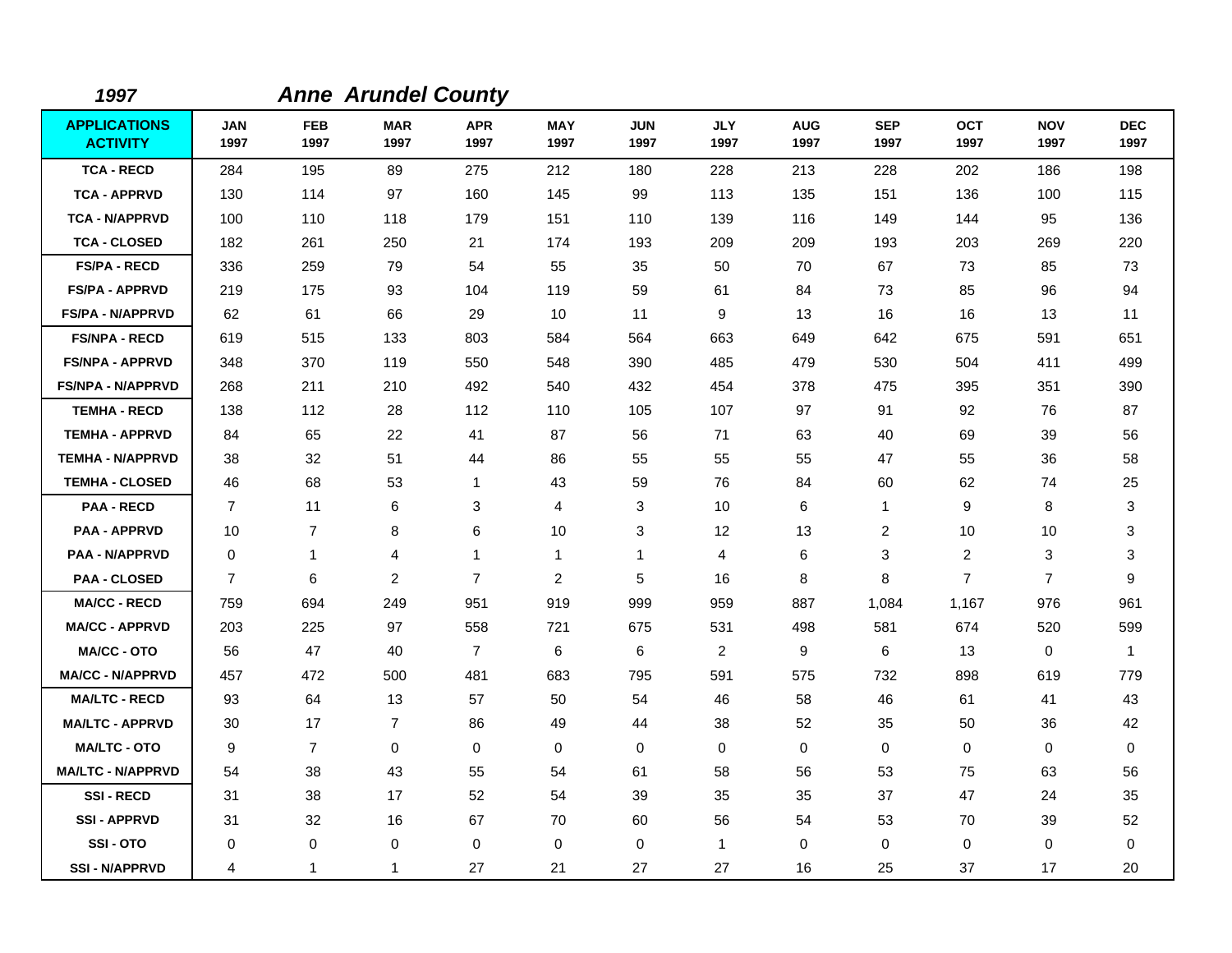| 1997                             |                    |                    | <b>Anne Arundel County</b> |                    |                    |                    |                    |                    |                    |                    | TCA, TDAP, FS and PAA financial data: (x 1,000) |                    |
|----------------------------------|--------------------|--------------------|----------------------------|--------------------|--------------------|--------------------|--------------------|--------------------|--------------------|--------------------|-------------------------------------------------|--------------------|
| <b>CASELOAD</b><br><b>COUNTS</b> | <b>JAN</b><br>1997 | <b>FEB</b><br>1997 | <b>MAR</b><br>1997         | <b>APR</b><br>1997 | <b>MAY</b><br>1997 | <b>JUN</b><br>1997 | <b>JLY</b><br>1997 | <b>AUG</b><br>1997 | <b>SEP</b><br>1997 | <b>OCT</b><br>1997 | <b>NOV</b><br>1997                              | <b>DEC</b><br>1997 |
| <b>TCA - CASE/PAID</b>           | 2,704              | 2,621              | 2,471                      | 2,247              | 2,378              | 2,336              | 2,264              | 2,227              | 2,229              | 2,198              | 2,105                                           | 2,049              |
| <b>TCA - ADULT/RECIP</b>         | 1,862              | 1,823              | 1,759                      | 1,925              | 1,973              | 1,862              | 1,831              | 1,803              | 1,791              | 1,752              | 1,649                                           | 1,600              |
| <b>TCA - CHILD/RECIP</b>         | 5,116              | 4,948              | 4,741                      | 4,614              | 4,632              | 4,419              | 4,344              | 4,259              | 4,182              | 4,090              | 3,902                                           | 3,790              |
| <b>TCA - TOTAL/RECIP</b>         | 6,978              | 6,771              | 6,500                      | 6,539              | 6,605              | 6,281              | 6,175              | 6,062              | 5,973              | 5,842              | 5,551                                           | 5,390              |
| <b>TCA - NET/EXPEND</b>          | \$825.6            | \$795.6            | \$757.4                    | \$716.4            | \$727.0            | \$699.3            | \$695.8            | \$680.0            | \$687.9            | \$683.2            | \$647.2                                         | \$630.9            |
| <b>FS/PA - H/HOLD CERT</b>       | 2,350              | 2,304              | 847                        | 234                | 2,874              | 2,959              | 2,919              | 2,886              | 2,843              | 2,830              | 2,841                                           | 2,771              |
| <b>FS/PA - H/HOLD PART</b>       | 2,415              | 2,321              | 2,317                      | 1,902              | 2,850              | 2,950              | 2,912              | 2,883              | 2,839              | 2,826              | 2,838                                           | 2,761              |
| <b>FS/PA - INDVD PART</b>        | 6,179              | 5,943              | 5,876                      | 4,693              | 6,137              | 6,326              | 6,162              | 6,104              | 5,924              | 5,855              | 5,784                                           | 5,556              |
| <b>FS/NPA - H/HOLD CERT</b>      | 4,157              | 4,012              | 1,181                      | 752                | 3,413              | 3,645              | 3,782              | 3,872              | 4,009              | 4,062              | 3,793                                           | 3,748              |
| <b>FS/NPA - H/HOLD PART</b>      | 3,775              | 3,647              | 3,473                      | 3,496              | 3,345              | 3,618              | 3,750              | 3,859              | 3,992              | 4,048              | 3,784                                           | 3,736              |
| <b>FS/NPA - INDVD PART</b>       | 8,295              | 8,056              | 7.764                      | 7,784              | 8,225              | 8,902              | 9,302              | 9,535              | 9,915              | 10,066             | 9,535                                           | 9,350              |
| <b>FS/TOTAL - ISSUED</b>         | \$1,249.2          | \$1,197.9          | \$1,160.7                  | \$1,091.0          | \$1,146.9          | \$1,150.4          | \$1,167.8          | \$1,177.6          | \$1,198.7          | \$1,213.6          | \$1,160.6                                       | \$1,130.3          |
| <b>GPA/PW - CASE/PAID</b>        | 26                 | 24                 | 24                         | 22                 | 30                 | 18                 | 16                 | 3                  | 1                  | $\mathbf{1}$       | 1                                               | 1                  |
| <b>TEMHA - CASE/PAID</b>         | 547                | 549                | 549                        | 550                | 625                | 597                | 642                | 596                | 563                | 594                | 546                                             | 591                |
| <b>TEMHA - RECIP</b>             | 547                | 549                | 549                        | 549                | 621                | 596                | 642                | 594                | 563                | 593                | 546                                             | 591                |
| <b>TEMHA - NET/EXPEND</b>        | \$37.8             | \$45.5             | \$7.4                      | \$56.8             | \$64.0             | \$38.4             | \$47.7             | \$34.9             | \$35.0             | \$49.7             | \$34.5                                          | \$43.5             |
| <b>PAA - CASE/PAID</b>           | 259                | 258                | 261                        | 268                | 285                | 266                | 281                | 285                | 273                | 279                | 286                                             | 275                |
| <b>PAA - RECIP</b>               | 259                | 258                | 261                        | 268                | 285                | 264                | 281                | 285                | 273                | 279                | 286                                             | 275                |
| <b>PAA - NET/EXPEND</b>          | \$41.1             | \$40.8             | \$41.2                     | \$41.6             | \$39.8             | \$38.9             | \$38.2             | \$38.2             | \$36.9             | \$37.2             | \$37.4                                          | \$36.1             |
| <b>MA\CC - CUC</b>               | 4,813              | 4,822              | 2,808                      | 2,775              | 4,103              | 4,883              | 4,905              | 4,964              | 5,363              | 5,067              | 5,507                                           | 5,274              |
| <b>MA\CC - SPEND DOWN</b>        | 16                 | 16                 | 11                         | 14                 | 15                 | 35                 | 28                 | 34                 | 48                 | 37                 | 51                                              | 37                 |
| <b>MA\LTC - CUC</b>              | 1,189              | 1,173              | 304                        | 353                | 900                | 917                | 894                | 906                | 920                | 914                | 913                                             | 899                |
| <b>MA\LTC - SPEND DOWN</b>       | $\mathbf{0}$       | 0                  | 0                          | 0                  | 0                  | $\mathbf 0$        | $\mathbf 0$        | 0                  | 0                  | 0                  | $\mathbf 0$                                     | $\mathbf 0$        |
| SSI-CUC                          | 4,412              | 4,505              | 789                        | 644                | 4,680              | 4,807              | 4,771              | 4,782              | 4,816              | 4,763              | 4,774                                           | 4,763              |
| <b>TCA - RECONS</b>              | 459                | 411                | 524                        | $\mathbf{1}$       | 88                 | 145                | 116                | 112                | 105                | 133                | 143                                             | 174                |
| <b>PAA - RECONS</b>              | 19                 | 11                 | 33                         | 0                  | $\mathbf{1}$       | $\mathbf 0$        | 6                  | $\mathbf{1}$       | 0                  | $\mathbf 0$        | $\mathbf{1}$                                    | $\mathbf{1}$       |
| <b>PA/FS - RECONS</b>            | 313                | 252                | 389                        | 2                  | 150                | 225                | 187                | 184                | 168                | 207                | 191                                             | 253                |
| <b>NPA/FS - RECONS</b>           | 256                | 277                | 325                        | 8                  | 147                | 95                 | 70                 | 75                 | 103                | 169                | 135                                             | 173                |
| <b>MA/CC - RECONS</b>            | 99                 | 85                 | 63                         | 11                 | 112                | 91                 | 129                | 149                | 231                | 271                | 170                                             | 210                |
| <b>MA/LTC - RECONS</b>           | 43                 | 29                 | $\overline{2}$             | $\mathbf{1}$       | $\overline{2}$     | $\overline{7}$     | 11                 | 16                 | 21                 | 20                 | 11                                              | 17                 |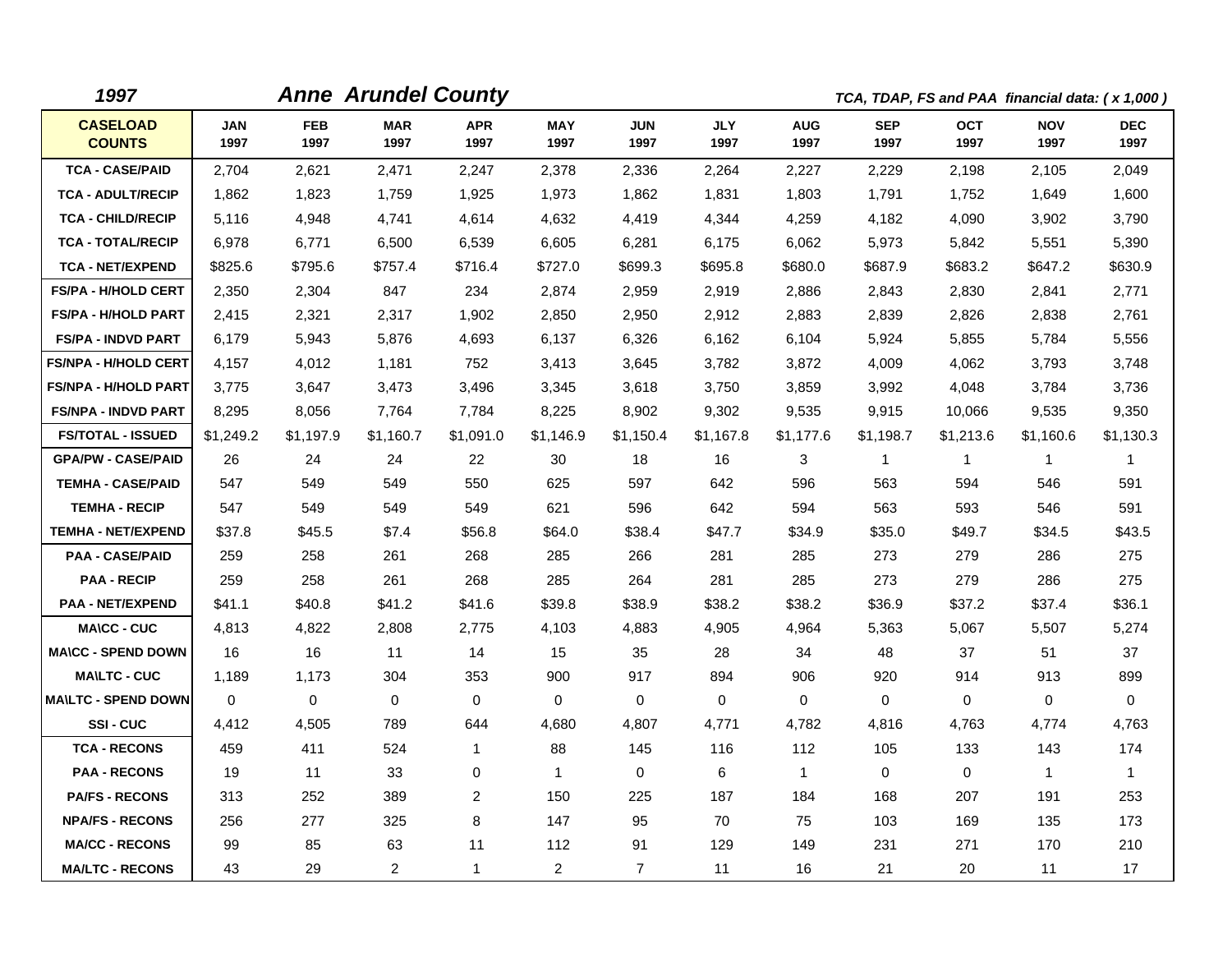| 1998                                   |                    |                    | <b>Anne Arundel County</b> |                    |                         |                    |                    |                    |                    |                    |                    |                    |
|----------------------------------------|--------------------|--------------------|----------------------------|--------------------|-------------------------|--------------------|--------------------|--------------------|--------------------|--------------------|--------------------|--------------------|
| <b>APPLICATIONS</b><br><b>ACTIVITY</b> | <b>JAN</b><br>1998 | <b>FEB</b><br>1998 | <b>MAR</b><br>1998         | <b>APR</b><br>1998 | <b>MAY</b><br>1998      | <b>JUN</b><br>1998 | <b>JLY</b><br>1998 | <b>AUG</b><br>1998 | <b>SEP</b><br>1998 | <b>OCT</b><br>1998 | <b>NOV</b><br>1998 | <b>DEC</b><br>1998 |
| <b>TCA - RECD</b>                      | 206                | 211                | 242                        | 199                | 163                     | 174                | 202                | 159                | 156                | 170                | 142                | 162                |
| <b>TCA - APPRVD</b>                    | 72                 | 134                | 115                        | 138                | 107                     | 92                 | 108                | 92                 | 85                 | 106                | 84                 | 134                |
| <b>TCA - N/APPRVD</b>                  | 102                | 141                | 122                        | 145                | 101                     | 111                | 119                | 87                 | 109                | 93                 | 81                 | 88                 |
| <b>TCA - CLOSED</b>                    | 214                | 302                | 259                        | 245                | 195                     | 335                | 302                | 256                | 205                | 223                | 204                | 235                |
| <b>FS/PA - RECD</b>                    | 98                 | 92                 | 93                         | 95                 | 58                      | 71                 | 73                 | 65                 | 59                 | 70                 | 73                 | 86                 |
| <b>FS/PA - APPRVD</b>                  | 87                 | 111                | 108                        | 100                | 63                      | 69                 | 74                 | 58                 | 70                 | 60                 | 73                 | 102                |
| <b>FS/PA - N/APPRVD</b>                | 11                 | 16                 | 29                         | 19                 | 17                      | 20                 | 14                 | 21                 | 21                 | 14                 | 11                 | 19                 |
| <b>FS/NPA - RECD</b>                   | 777                | 700                | 663                        | 611                | 553                     | 512                | 647                | 630                | 667                | 637                | 552                | 625                |
| <b>FS/NPA - APPRVD</b>                 | 555                | 584                | 552                        | 467                | 431                     | 371                | 465                | 460                | 476                | 515                | 380                | 515                |
| <b>FS/NPA - N/APPRVD</b>               | 458                | 399                | 411                        | 366                | 389                     | 307                | 376                | 380                | 358                | 381                | 315                | 385                |
| <b>TEMHA - RECD</b>                    | 110                | 101                | 74                         | 73                 | 84                      | 78                 | 91                 | 83                 | 86                 | 90                 | 103                | 68                 |
| <b>TEMHA - APPRVD</b>                  | 55                 | 60                 | 72                         | 39                 | 62                      | 50                 | 52                 | 53                 | 49                 | 49                 | 54                 | 56                 |
| <b>TEMHA - N/APPRVD</b>                | 44                 | 29                 | 58                         | 27                 | 44                      | 34                 | 39                 | 34                 | 41                 | 49                 | 50                 | 71                 |
| <b>TEMHA - CLOSED</b>                  | 78                 | 55                 | 37                         | 64                 | 80                      | 51                 | 64                 | 62                 | 95                 | 84                 | 48                 | 53                 |
| <b>PAA - RECD</b>                      | 3                  | 19                 | 6                          | 10                 | 16                      | 9                  | 10                 | 12                 | 10                 | 8                  | 10                 | 18                 |
| <b>PAA - APPRVD</b>                    | 5                  | 25                 | 9                          | 11                 | 15                      | 10                 | 12                 | 15                 | 14                 | 11                 | 11                 | 14                 |
| <b>PAA - N/APPRVD</b>                  | 4                  | 9                  | $\overline{2}$             | 3                  | $\overline{\mathbf{c}}$ | 5                  | 3                  | 4                  | 2                  | 0                  | $\overline{2}$     | $\overline{c}$     |
| <b>PAA - CLOSED</b>                    | 14                 | 28                 | $\overline{7}$             | 5                  | 8                       | 14                 | 12                 | 6                  | 11                 | 9                  | 6                  | 12                 |
| <b>MA/CC - RECD</b>                    | 1,238              | 1,103              | 1,054                      | 1,006              | 1,043                   | 1,175              | 1,223              | 1,055              | 1,109              | 1,091              | 1,033              | 931                |
| <b>MA/CC - APPRVD</b>                  | 595                | 734                | 854                        | 843                | 676                     | 664                | 903                | 840                | 939                | 869                | 687                | 1,073              |
| <b>MA/CC - OTO</b>                     | 5                  | 9                  | 8                          | 12                 | $\overline{7}$          | 5                  | 4                  | 6                  | 4                  | $\overline{7}$     | 4                  | 3                  |
| <b>MA/CC - N/APPRVD</b>                | 715                | 717                | 808                        | 838                | 740                     | 685                | 804                | 705                | 679                | 761                | 558                | 814                |
| <b>MA/LTC - RECD</b>                   | 59                 | 60                 | 61                         | 40                 | 56                      | 50                 | 71                 | 47                 | 50                 | 55                 | 33                 | 59                 |
| <b>MA/LTC - APPRVD</b>                 | 38                 | 37                 | 68                         | 80                 | 62                      | 78                 | 69                 | 48                 | 58                 | 37                 | 30                 | 58                 |
| <b>MA/LTC - OTO</b>                    | 0                  | 0                  | 0                          | 0                  | 0                       | $\mathbf 0$        | 0                  | 0                  | 0                  | 0                  | 0                  | 0                  |
| <b>MA/LTC - N/APPRVD</b>               | 50                 | 65                 | 71                         | 83                 | 56                      | 61                 | 65                 | 51                 | 64                 | 47                 | 42                 | 79                 |
| <b>SSI-RECD</b>                        | 38                 | 27                 | 56                         | 48                 | 46                      | 38                 | 37                 | 49                 | 37                 | 34                 | 18                 | 36                 |
| <b>SSI-APPRVD</b>                      | 43                 | 51                 | 66                         | 83                 | 69                      | 53                 | 68                 | 64                 | 58                 | 54                 | 29                 | 61                 |
| SSI-OTO                                | 0                  | $\mathbf{1}$       | 0                          | $\mathbf{1}$       | $\,0\,$                 | 0                  | 0                  | $\overline{a}$     | 0                  | 0                  | $\mathbf 0$        | 0                  |
| <b>SSI - N/APPRVD</b>                  | 16                 | 18                 | 19                         | 22                 | 29                      | 24                 | 32                 | 24                 | 23                 | 23                 | 12                 | 15                 |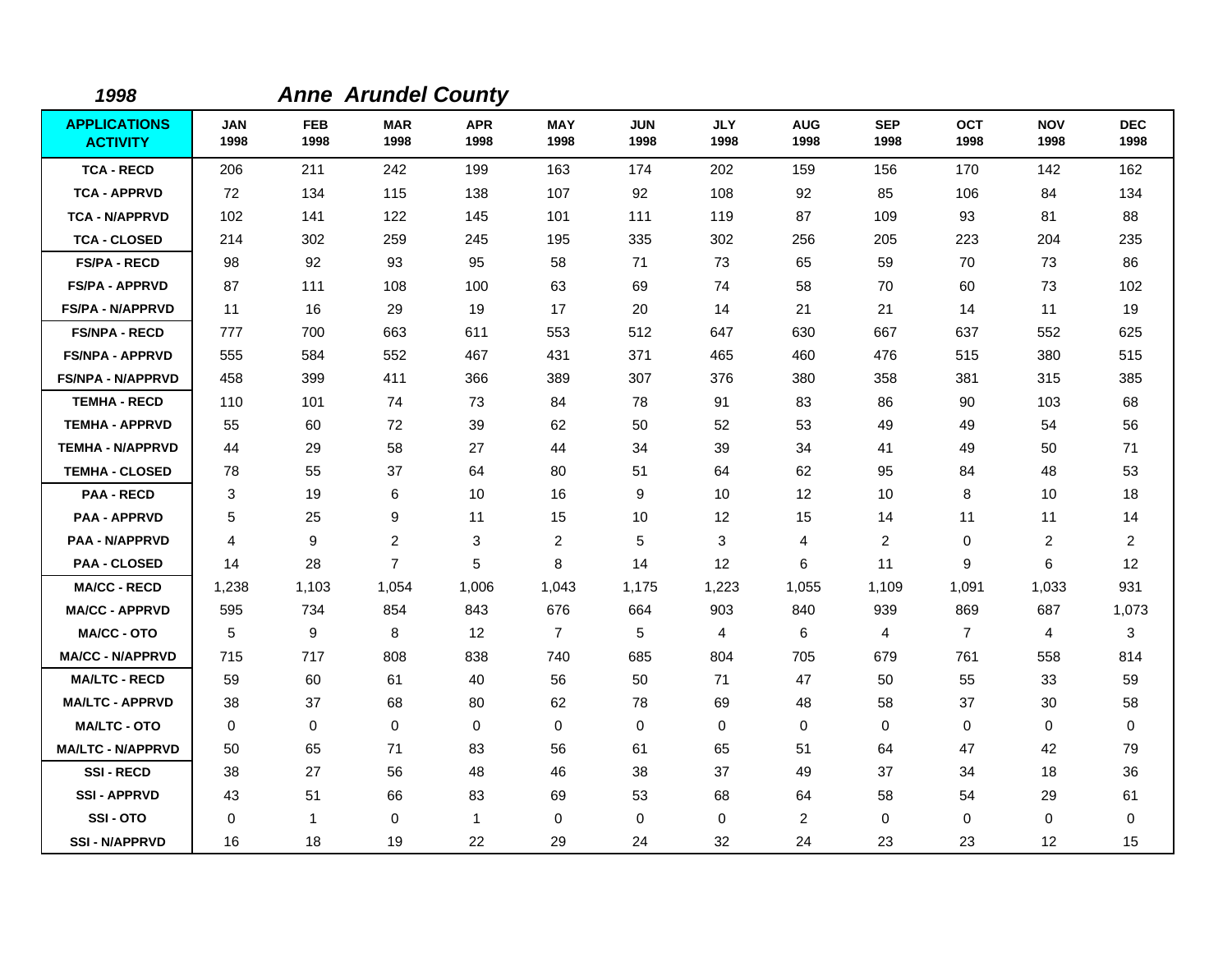| 1998                             |              |                    | <b>Anne Arundel County</b> |                    |                |                    |                    |                    |                    | TCA, TDAP, FS and PAA financial data: (x 1,000) |                    |                    |
|----------------------------------|--------------|--------------------|----------------------------|--------------------|----------------|--------------------|--------------------|--------------------|--------------------|-------------------------------------------------|--------------------|--------------------|
| <b>CASELOAD</b><br><b>COUNTS</b> | JAN<br>1998  | <b>FEB</b><br>1998 | <b>MAR</b><br>1998         | <b>APR</b><br>1998 | MAY<br>1998    | <b>JUN</b><br>1998 | <b>JLY</b><br>1998 | <b>AUG</b><br>1998 | <b>SEP</b><br>1998 | <b>OCT</b><br>1998                              | <b>NOV</b><br>1998 | <b>DEC</b><br>1998 |
| <b>TCA - CASE/PAID</b>           | 2,002        | 1,934              | 1,848                      | 1,821              | 1,802          | 1,651              | 1,577              | 1,513              | 1,441              | 1,410                                           | 1,341              | 1,375              |
| <b>TCA - ADULT/RECIP</b>         | 1,505        | 1,432              | 1,346                      | 1,304              | 1,289          | 1,140              | 888                | 980                | 917                | 892                                             | 830                | 832                |
| <b>TCA - CHILD/RECIP</b>         | 3,645        | 3,521              | 3,349                      | 3,258              | 3,202          | 2,932              | 2,478              | 2,662              | 2,526              | 2,470                                           | 2,364              | 2,383              |
| <b>TCA - TOTAL/RECIP</b>         | 5,150        | 4,953              | 4,695                      | 4,562              | 4,491          | 4,072              | 3,366              | 3,642              | 3,443              | 3,362                                           | 3,194              | 3,215              |
| <b>TCA - NET/EXPEND</b>          | \$593.8      | \$567.7            | \$543.6                    | \$527.3            | \$527.8        | \$470.8            | \$464.4            | \$432.0            | \$428.2            | \$408.4                                         | \$381.5            | \$398.8            |
| <b>FS/PA - H/HOLD CERT</b>       | 2,717        | 2,642              | 2,600                      | 2,579              | 2,538          | 2,462              | 2,354              | 2,278              | 2,218              | 2,158                                           | 2,174              | 2,134              |
| <b>FS/PA - H/HOLD PART</b>       | 2,711        | 2,632              | 2,593                      | 2,573              | 2,534          | 2,454              | 2,347              | 2,270              | 2,207              | 2,153                                           | 2,169              | 2,131              |
| <b>FS/PA - INDVD PART</b>        | 5,416        | 5,140              | 5,012                      | 4,913              | 4,817          | 4,570              | 4,240              | 4,065              | 3,934              | 3,822                                           | 3,786              | 3,618              |
| <b>FS/NPA - H/HOLD CERT</b>      | 3,613        | 3,608              | 3,688                      | 3,624              | 3,636          | 3,687              | 3,753              | 3,722              | 3,717              | 3,754                                           | 3,619              | 3,647              |
| <b>FS/NPA - H/HOLD PART</b>      | 3,597        | 3,594              | 3,672                      | 3,604              | 3,622          | 3,671              | 3,723              | 3,708              | 3,698              | 3,730                                           | 3,610              | 3,625              |
| <b>FS/NPA - INDVD PART</b>       | 9,004        | 9,050              | 9,185                      | 9,121              | 9,160          | 9,351              | 7,546              | 9,440              | 9,360              | 9,441                                           | 9,174              | 9,215              |
| <b>FS/TOTAL - ISSUED</b>         | \$1,066.7    | \$1,055.9          | \$1,061.4                  | \$1,044.6          | \$1,031.2      | \$1,021.3          | \$999.2            | \$958.5            | \$944.6            | \$992.0                                         | \$963.1            | \$949.0            |
| <b>GPA/PW - CASE/PAID</b>        | $\mathbf{1}$ | $\mathbf{1}$       | $\mathbf{1}$               | $\mathbf{1}$       | 0              | $\Omega$           | 0                  | 0                  | 0                  | 0                                               | 0                  | $\mathbf 0$        |
| <b>TEMHA - CASE/PAID</b>         | 576          | 598                | 639                        | 603                | 604            | 604                | 596                | 611                | 561                | 548                                             | 547                | 553                |
| <b>TEMHA - RECIP</b>             | 576          | 598                | 639                        | 601                | 603            | 603                | 594                | 611                | 559                | 545                                             | 544                | 548                |
| <b>TEMHA - NET/EXPEND</b>        | \$42.6       | \$38.9             | \$56.0                     | \$42.1             | \$59.4         | \$26.5             | \$46.8             | \$52.4             | \$14.5             | \$44.4                                          | \$20.9             | (\$3.6)            |
| <b>PAA - CASE/PAID</b>           | 270          | 271                | 275                        | 281                | 282            | 282                | 278                | 288                | 289                | 292                                             | 296                | 298                |
| <b>PAA - RECIP</b>               | 270          | 271                | 275                        | 281                | 282            | 282                | 278                | 288                | 289                | 292                                             | 296                | 298                |
| <b>PAA - NET/EXPEND</b>          | \$35.0       | \$35.8             | \$37.8                     | \$39.6             | \$35.6         | \$37.3             | \$36.8             | \$39.0             | \$35.4             | \$37.1                                          | \$38.3             | \$38.0             |
| <b>MA\CC - CUC</b>               | 5,412        | 5,962              | 5,707                      | 6,209              | 5,838          | 6,204              | 6,163              | 6,305              | 6,934              | 6,740                                           | 7,186              | 7,029              |
| <b>MA\CC - SPEND DOWN</b>        | 40           | 55                 | 34                         | 57                 | 49             | 67                 | 50                 | 47                 | 64                 | 56                                              | 71                 | 48                 |
| <b>MA\LTC - CUC</b>              | 867          | 861                | 869                        | 896                | 882            | 921                | 936                | 936                | 954                | 929                                             | 940                | 950                |
| <b>MA\LTC - SPEND DOWN</b>       | $\mathbf 0$  | $\mathbf 0$        | $\mathbf 0$                | 0                  | 0              | $\mathbf 0$        | $\mathbf 0$        | 0                  | 0                  | 0                                               | 0                  | 0                  |
| SSI-CUC                          | 4,762        | 4,789              | 4,589                      | 4,581              | 4,405          | 4,426              | 4,448              | 4,477              | 4,513              | 4,526                                           | 4,531              | 4,549              |
| <b>TCA - RECONS</b>              | 170          | 179                | 88                         | 153                | 94             | 86                 | 100                | 61                 | 74                 | 100                                             | 101                | 114                |
| <b>PAA - RECONS</b>              | 8            | $\mathbf{2}$       | $\mathbf{0}$               | $\mathbf{1}$       | $\overline{2}$ | $\mathbf{1}$       | 3                  | $\mathbf 0$        | $\mathbf{1}$       | $\mathbf{1}$                                    | $\mathbf{1}$       | 1                  |
| <b>PA/FS - RECONS</b>            | 250          | 237                | 166                        | 214                | 162            | 180                | 155                | 151                | 172                | 172                                             | 158                | 223                |
| <b>NPA/FS - RECONS</b>           | 155          | 148                | 147                        | 112                | 86             | 100                | 95                 | 110                | 122                | 151                                             | 157                | 239                |
| <b>MA/CC - RECONS</b>            | 176          | 260                | 330                        | 390                | 261            | 332                | 287                | 329                | 304                | 328                                             | 251                | 425                |
| <b>MA/LTC - RECONS</b>           | 13           | 15                 | 19                         | 28                 | 21             | 25                 | 22                 | 18                 | 11                 | 12                                              | 11                 | 19                 |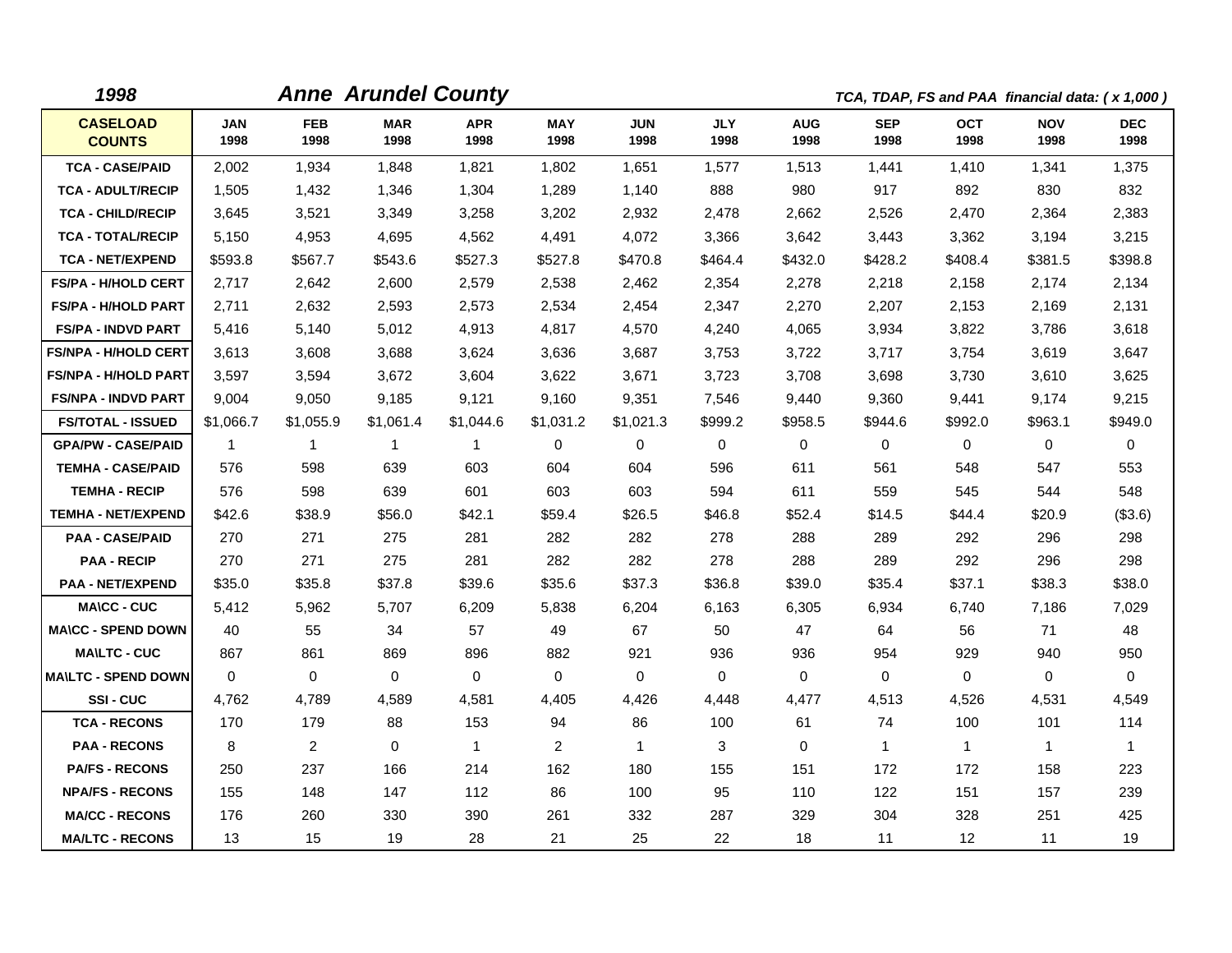| 1999                                   |                    |                    | <b>Anne Arundel County</b> |                    |                    |                    |                    |                    |                    |                    |                    |                    |
|----------------------------------------|--------------------|--------------------|----------------------------|--------------------|--------------------|--------------------|--------------------|--------------------|--------------------|--------------------|--------------------|--------------------|
| <b>APPLICATIONS</b><br><b>ACTIVITY</b> | <b>JAN</b><br>1999 | <b>FEB</b><br>1999 | <b>MAR</b><br>1999         | <b>APR</b><br>1999 | <b>MAY</b><br>1999 | <b>JUN</b><br>1999 | <b>JLY</b><br>1999 | <b>AUG</b><br>1999 | <b>SEP</b><br>1999 | <b>OCT</b><br>1999 | <b>NOV</b><br>1999 | <b>DEC</b><br>1999 |
| <b>TCA - RECD</b>                      | 166                | 135                | 168                        | 150                | 169                | 140                | 174                | 186                | 190                | 159                | 165                | 144                |
| <b>TCA - APPRVD</b>                    | 85                 | 119                | 106                        | 84                 | 97                 | 112                | 87                 | 103                | 136                | 143                | 121                | 85                 |
| <b>TCA - N/APPRVD</b>                  | 68                 | 78                 | 80                         | 73                 | 73                 | 86                 | 84                 | 103                | 85                 | 89                 | 62                 | 84                 |
| <b>TCA - CLOSED</b>                    | 183                | 162                | 205                        | 217                | 156                | 166                | 150                | 164                | 172                | 133                | 171                | 128                |
| <b>FS/PA - RECD</b>                    | 91                 | 95                 | 100                        | 92                 | 71                 | 102                | 116                | 123                | 106                | 108                | 99                 | 115                |
| <b>FS/PA - APPRVD</b>                  | 95                 | 102                | 95                         | 90                 | 68                 | 98                 | 130                | 111                | 92                 | 118                | 94                 | 110                |
| <b>FS/PA - N/APPRVD</b>                | 18                 | 21                 | 18                         | 22                 | 24                 | 25                 | 24                 | 31                 | 22                 | 28                 | 27                 | 30                 |
| <b>FS/NPA - RECD</b>                   | 685                | 600                | 651                        | 637                | 562                | 602                | 709                | 704                | 646                | 732                | 732                | 673                |
| <b>FS/NPA - APPRVD</b>                 | 491                | 522                | 512                        | 492                | 419                | 433                | 542                | 520                | 470                | 538                | 595                | 560                |
| <b>FS/NPA - N/APPRVD</b>               | 384                | 355                | 366                        | 311                | 314                | 336                | 403                | 424                | 401                | 421                | 426                | 372                |
| <b>TEMHA - RECD</b>                    | 98                 | 81                 | 78                         | 76                 | 68                 | 65                 | 91                 | 87                 | 76                 | 90                 | 74                 | 63                 |
| <b>TEMHA - APPRVD</b>                  | 46                 | 64                 | 52                         | 60                 | 37                 | 33                 | 50                 | 49                 | 53                 | 52                 | 33                 | 37                 |
| <b>TEMHA - N/APPRVD</b>                | 37                 | 50                 | 60                         | 37                 | 44                 | 34                 | 48                 | 47                 | 48                 | 45                 | 49                 | 54                 |
| <b>TEMHA - CLOSED</b>                  | 77                 | 59                 | 65                         | 84                 | 71                 | 56                 | 60                 | 63                 | 57                 | 72                 | 51                 | 50                 |
| <b>PAA - RECD</b>                      | 13                 | 10                 | 9                          | 9                  | $\overline{1}$     | 4                  | 4                  | 8                  | 1                  | 5                  | 4                  | 16                 |
| <b>PAA - APPRVD</b>                    | 18                 | 14                 | 17                         | 12                 | $\overline{c}$     | 5                  | 14                 | 10                 | 4                  | 18                 | $\overline{c}$     | 17                 |
| <b>PAA - N/APPRVD</b>                  | 3                  | 3                  | $\mathbf 0$                | 1                  | 0                  | 1                  | 4                  | $\mathbf{1}$       | 3                  | 8                  | 0                  | $\overline{c}$     |
| <b>PAA - CLOSED</b>                    | 19                 | 18                 | 15                         | 8                  | $\overline{7}$     | 11                 | 5                  | 15                 | 11                 | $\mathbf{1}$       | 5                  | 14                 |
| <b>MA/CC - RECD</b>                    | 1,092              | 910                | 1,211                      | 1,171              | 1,046              | 925                | 1,118              | 1,126              | 917                | 957                | 991                | 782                |
| <b>MA/CC - APPRVD</b>                  | 864                | 879                | 1,030                      | 932                | 831                | 831                | 747                | 880                | 800                | 861                | 793                | 740                |
| <b>MA/CC - OTO</b>                     | 3                  | $\overline{4}$     | $\overline{7}$             | 5                  | 3                  | 6                  | 6                  | $\overline{7}$     | $\overline{7}$     | 8                  | 9                  | 4                  |
| <b>MA/CC - N/APPRVD</b>                | 615                | 644                | 769                        | 703                | 702                | 657                | 678                | 679                | 677                | 723                | 712                | 668                |
| <b>MA/LTC - RECD</b>                   | 37                 | 48                 | 51                         | 60                 | 34                 | 54                 | 45                 | 38                 | 53                 | 39                 | 43                 | 33                 |
| <b>MA/LTC - APPRVD</b>                 | 18                 | 40                 | 57                         | 50                 | 32                 | 46                 | 34                 | 59                 | 43                 | 54                 | 44                 | 27                 |
| <b>MA/LTC - OTO</b>                    | 0                  | 0                  | 0                          | $\mathbf{0}$       | 0                  | 0                  | 0                  | 0                  | $\mathbf 0$        | 0                  | 0                  | 0                  |
| <b>MA/LTC - N/APPRVD</b>               | 48                 | 42                 | 67                         | 52                 | 50                 | 45                 | 53                 | 59                 | 52                 | 49                 | 41                 | 41                 |
| <b>SSI-RECD</b>                        | 58                 | 21                 | 31                         | 57                 | 29                 | 31                 | 26                 | 33                 | 35                 | 44                 | 34                 | 35                 |
| <b>SSI-APPRVD</b>                      | 69                 | 48                 | 52                         | 76                 | 47                 | 64                 | 36                 | 48                 | 59                 | 52                 | 52                 | 58                 |
| SSI-OTO                                | 0                  | 0                  | 0                          | 0                  | 0                  | 0                  | $\mathbf 0$        | 0                  | 0                  | 0                  | 0                  | 0                  |
| <b>SSI-N/APPRVD</b>                    | 18                 | 13                 | 22                         | 32                 | 18                 | 14                 | 12                 | 19                 | 23                 | 23                 | 11                 | 27                 |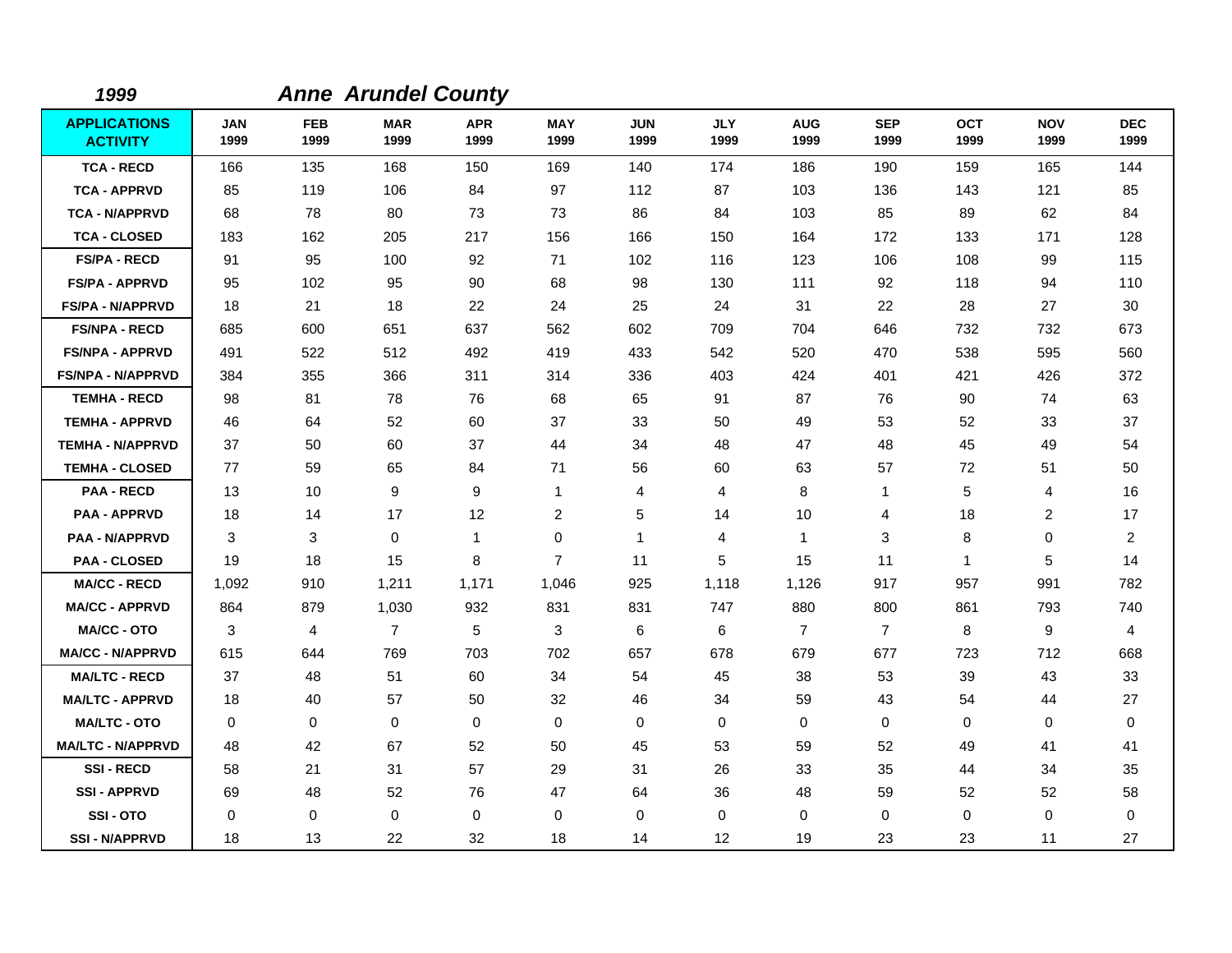| 1999                             |                    | <b>Anne Arundel County</b> |                    |                    |                    |                    |                    |                    |                    | TCA, TDAP, FS and PAA financial data: (x 1,000) |                    |                    |
|----------------------------------|--------------------|----------------------------|--------------------|--------------------|--------------------|--------------------|--------------------|--------------------|--------------------|-------------------------------------------------|--------------------|--------------------|
| <b>CASELOAD</b><br><b>COUNTS</b> | <b>JAN</b><br>1999 | <b>FEB</b><br>1999         | <b>MAR</b><br>1999 | <b>APR</b><br>1999 | <b>MAY</b><br>1999 | <b>JUN</b><br>1999 | <b>JLY</b><br>1999 | <b>AUG</b><br>1999 | <b>SEP</b><br>1999 | <b>OCT</b><br>1999                              | <b>NOV</b><br>1999 | <b>DEC</b><br>1999 |
| <b>TCA - CASE/PAID</b>           | 1,293              | 1,323                      | 1,269              | 1,191              | 1,173              | 1,168              | 1,127              | 1,094              | 1,115              | 1,177                                           | 1,133              | 1,112              |
| <b>TCA - ADULT/RECIP</b>         | 772                | 793                        | 751                | 672                | 643                | 628                | 607                | 581                | 585                | 632                                             | 600                | 593                |
| <b>TCA - CHILD/RECIP</b>         | 2,239              | 2,254                      | 2,191              | 2,037              | 2,004              | 1,986              | 1,922              | 1,870              | 1,922              | 2,038                                           | 1,960              | 1,918              |
| <b>TCA - TOTAL/RECIP</b>         | 3,011              | 3,047                      | 2,942              | 2,709              | 2,647              | 2,614              | 2,529              | 2,451              | 2,507              | 2,670                                           | 2,560              | 2,511              |
| <b>TCA - NET/EXPEND</b>          | \$374.2            | \$367.3                    | \$369.6            | \$340.0            | \$329.5            | \$319.5            | \$322.5            | \$307.0            | \$31.7             | \$336.0                                         | \$337.0            | \$325.3            |
| <b>FS/PA - H/HOLD CERT</b>       | 2,097              | 2,095                      | 2,083              | 2,014              | 1,986              | 1,925              | 1,894              | 1,868              | 1,795              | 1,799                                           | 1,776              | 1,784              |
| <b>FS/PA - H/HOLD PART</b>       | 2,093              | 2,087                      | 2,075              | 2,010              | 1,982              | 1,916              | 1,884              | 1,861              | 1,789              | 1,797                                           | 1,773              | 1,781              |
| <b>FS/PA - INDVD PART</b>        | 3,523              | 3,539                      | 3,439              | 3,277              | 3,194              | 3,124              | 3,084              | 2,999              | 2,871              | 2,858                                           | 2,886              | 2,920              |
| <b>FS/NPA - H/HOLD CERT</b>      | 3,568              | 3,436                      | 3,319              | 3,170              | 2,967              | 2,877              | 2,880              | 2,818              | 2,714              | 2,712                                           | 2,600              | 2,485              |
| <b>FS/NPA - H/HOLD PART</b>      | 3,555              | 3,423                      | 3,303              | 3,151              | 2,957              | 2,862              | 2,861              | 2,803              | 2,699              | 2,700                                           | 2,590              | 2,473              |
| <b>FS/NPA - INDVD PART</b>       | 9,012              | 8,656                      | 8,406              | 7,972              | 7,475              | 7,266              | 7,175              | 7,058              | 6,751              | 6,684                                           | 6,325              | 6,018              |
| <b>FS/TOTAL - ISSUED</b>         | \$909.1            | \$893.6                    | \$859.1            | \$812.4            | \$765.3            | \$740.8            | \$721.9            | \$714.2            | \$686.5            | \$690.4                                         | \$665.1            | \$654.8            |
| <b>GPA/PW - CASE/PAID</b>        | 0                  | $\mathbf 0$                | $\mathbf 0$        | $\mathbf 0$        | 0                  | $\mathbf 0$        | 0                  | 0                  | 0                  | $\mathbf 0$                                     | $\mathbf 0$        | $\mathbf 0$        |
| <b>TEMHA - CASE/PAID</b>         | 531                | 561                        | 539                | 516                | 484                | 443                | 479                | 442                | 464                | 444                                             | 409                | 409                |
| <b>TEMHA - RECIP</b>             | 525                | 558                        | 535                | 511                | 475                | 440                | 475                | 438                | 454                | 433                                             | 404                | 404                |
| <b>TEMHA - NET/EXPEND</b>        | $(\$23.3)$         | \$36.4                     | \$10.0             | \$165.5            | (\$39.5)           | \$153.5            | (\$24.0)           | (\$66.7)           | \$22.5             | \$9.9                                           | \$166.1            | (\$41.4)           |
| <b>PAA - CASE/PAID</b>           | 302                | 295                        | 303                | 301                | 294                | 291                | 311                | 297                | 295                | 331                                             | 307                | 314                |
| <b>PAA - RECIP</b>               | 302                | 295                        | 303                | 301                | 294                | 291                | 311                | 297                | 295                | 331                                             | 307                | 314                |
| <b>PAA - NET/EXPEND</b>          | \$38.8             | \$38.3                     | \$37.9             | \$38.4             | \$37.4             | \$38.4             | \$38.4             | \$35.3             | \$39.4             | \$41.6                                          | \$38.4             | \$31.5             |
| <b>MA\CC - CUC</b>               | 7,181              | 7,723                      | 7,699              | 8,352              | 8,236              | 8,759              | 8,106              | 8,239              | 8,724              | 8,187                                           | 8,645              | 8,076              |
| <b>MA\CC - SPEND DOWN</b>        | 52                 | 77                         | 55                 | 75                 | 51                 | 69                 | 47                 | 46                 | 67                 | 48                                              | 56                 | 40                 |
| <b>MA\LTC - CUC</b>              | 913                | 920                        | 895                | 903                | 879                | 899                | 870                | 867                | 882                | 876                                             | 900                | 880                |
| <b>MAILTC - SPEND DOWN</b>       | $\mathbf 0$        | $\mathbf 0$                | 0                  | $\mathbf 0$        | 0                  | $\mathbf 0$        | 0                  | 0                  | 0                  | 0                                               | $\mathbf 0$        | 0                  |
| SSI-CUC                          | 4.604              | 4,636                      | 4,617              | 4,404              | 4,173              | 4,230              | 4,230              | 4,234              | 4,193              | 4,177                                           | 4,207              | 4,235              |
| <b>TCA - RECONS</b>              | 134                | 113                        | 136                | 101                | 88                 | 92                 | 77                 | 71                 | 74                 | 96                                              | 88                 | 84                 |
| <b>PAA - RECONS</b>              | 10                 | $\mathbf{1}$               | $\Omega$           | $\mathbf{1}$       | $\overline{2}$     | $\mathbf{1}$       | 2                  | $\Omega$           | 2                  | $\mathbf{1}$                                    | $\mathbf{1}$       | $\Omega$           |
| <b>PA/FS - RECONS</b>            | 199                | 237                        | 260                | 161                | 135                | 174                | 184                | 185                | 175                | 269                                             | 194                | 217                |
| <b>NPA/FS - RECONS</b>           | 238                | 256                        | 321                | 241                | 204                | 219                | 228                | 226                | 277                | 591                                             | 504                | 406                |
| <b>MA/CC - RECONS</b>            | 358                | 339                        | 572                | 466                | 429                | 553                | 622                | 613                | 611                | 571                                             | 505                | 505                |
| <b>MA/LTC - RECONS</b>           | 14                 | 19                         | 21                 | 23                 | 19                 | 20                 | 16                 | 20                 | 24                 | 24                                              | 22                 | 16                 |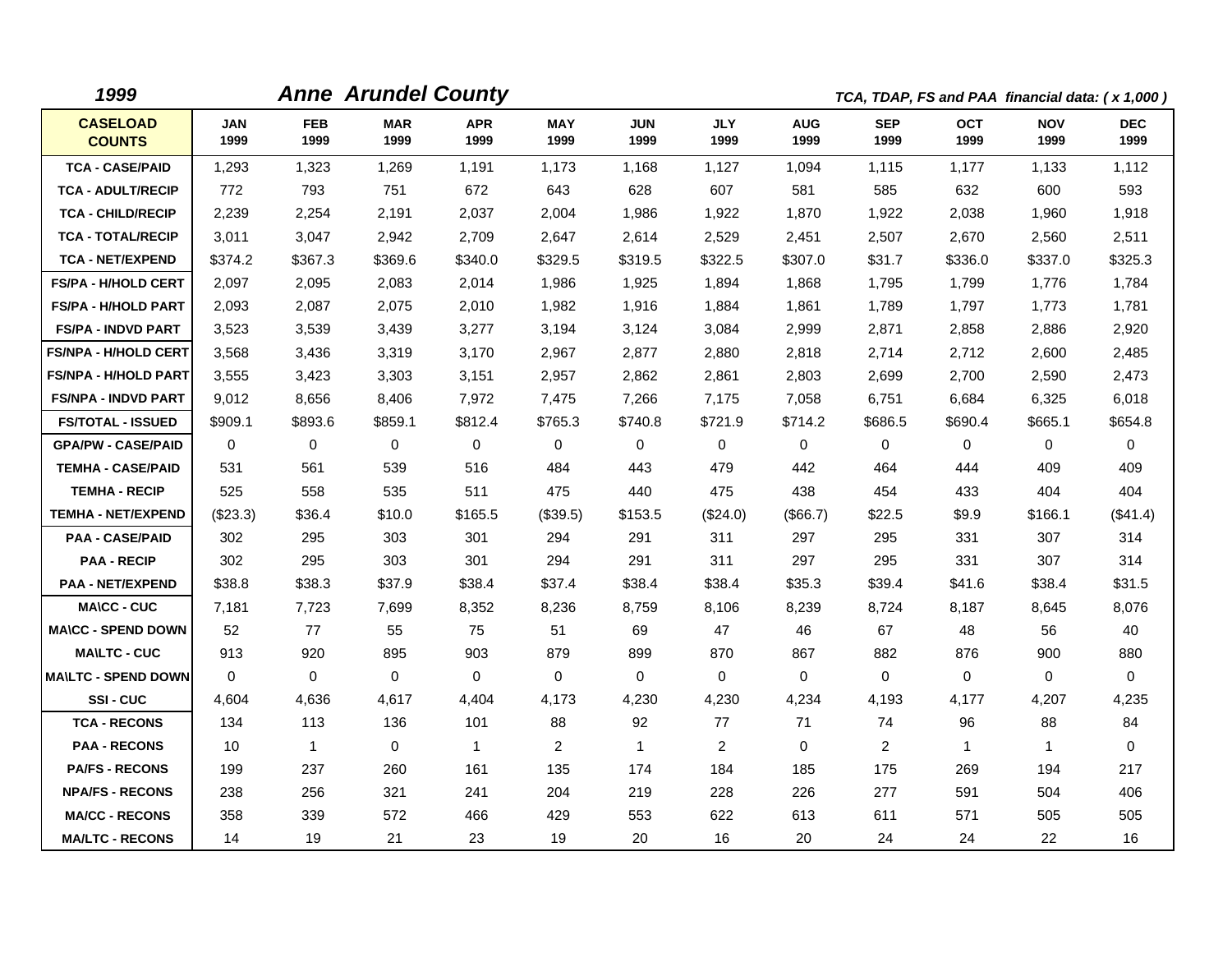| 2000                                   |                    |                    | <b>Anne Arundel County</b> |                    |                    |                    |                    |                    |                    |                    |                    |                    |
|----------------------------------------|--------------------|--------------------|----------------------------|--------------------|--------------------|--------------------|--------------------|--------------------|--------------------|--------------------|--------------------|--------------------|
| <b>APPLICATIONS</b><br><b>ACTIVITY</b> | <b>JAN</b><br>2000 | <b>FEB</b><br>2000 | <b>MAR</b><br>2000         | <b>APR</b><br>2000 | <b>MAY</b><br>2000 | <b>JUN</b><br>2000 | <b>JLY</b><br>2000 | <b>AUG</b><br>2000 | <b>SEP</b><br>2000 | <b>OCT</b><br>2000 | <b>NOV</b><br>2000 | <b>DEC</b><br>2000 |
| <b>TCA - RECD</b>                      | 180                | 159                | 167                        | 117                | 205                | 174                | 132                | 175                | 179                | 153                | 207                | 176                |
| <b>TCA - APPRVD</b>                    | 115                | 109                | 119                        | 91                 | 130                | 118                | 78                 | 102                | 130                | 114                | 107                | 150                |
| <b>TCA - N/APPRVD</b>                  | 79                 | 80                 | 99                         | 61                 | 69                 | 104                | 77                 | 93                 | 92                 | 81                 | 108                | 90                 |
| <b>TCA - CLOSED</b>                    | 182                | 169                | 143                        | 139                | 155                | 134                | 143                | 168                | 151                | 113                | 124                | 154                |
| <b>FS/PA - RECD</b>                    | 118                | 136                | 181                        | 125                | 151                | 120                | 90                 | 172                | 183                | 153                | 162                | 188                |
| <b>FS/PA - APPRVD</b>                  | 118                | 126                | 183                        | 124                | 166                | 127                | 101                | 182                | 190                | 160                | 168                | 210                |
| <b>FS/PA - N/APPRVD</b>                | 28                 | 41                 | 31                         | 37                 | 51                 | 36                 | 29                 | 42                 | 34                 | 31                 | 27                 | 43                 |
| <b>FS/NPA - RECD</b>                   | 743                | 766                | 773                        | 653                | 656                | 722                | 705                | 834                | 810                | 773                | 791                | 706                |
| <b>FS/NPA - APPRVD</b>                 | 628                | 630                | 588                        | 442                | 494                | 494                | 480                | 680                | 635                | 598                | 597                | 570                |
| <b>FS/NPA - N/APPRVD</b>               | 413                | 400                | 406                        | 335                | 391                | 453                | 384                | 509                | 444                | 407                | 415                | 455                |
| <b>TEMHA - RECD</b>                    | 68                 | 80                 | 86                         | 75                 | 60                 | 65                 | 77                 | 76                 | 65                 | 70                 | 80                 | 57                 |
| <b>TEMHA - APPRVD</b>                  | 46                 | 28                 | 55                         | 43                 | 41                 | 40                 | 53                 | 33                 | 33                 | 37                 | 25                 | 53                 |
| <b>TEMHA - N/APPRVD</b>                | 43                 | 45                 | 52                         | 48                 | 45                 | 39                 | 37                 | 53                 | 44                 | 55                 | 29                 | 61                 |
| <b>TEMHA - CLOSED</b>                  | 82                 | 47                 | 40                         | 45                 | 35                 | 51                 | 70                 | 39                 | 54                 | 38                 | 44                 | 35                 |
| <b>PAA - RECD</b>                      | $\overline{4}$     | $\overline{c}$     | 8                          | 5                  | 3                  | $\overline{7}$     | 4                  | 6                  | 3                  | 5                  | 8                  | $\overline{7}$     |
| <b>PAA - APPRVD</b>                    | 10                 | 4                  | 20                         | 9                  | 10                 | 8                  | 4                  | 8                  | 3                  | 8                  | 14                 | 8                  |
| <b>PAA - N/APPRVD</b>                  | 2                  | 4                  | 9                          | 5                  | 5                  | 1                  | 1                  | 3                  | 3                  | $\overline{2}$     | $\mathbf{1}$       | $\mathbf 1$        |
| <b>PAA - CLOSED</b>                    | 19                 | 15                 | 15                         | 8                  | $\overline{4}$     | 4                  | 8                  | 9                  | 14                 | 8                  | 11                 | 18                 |
| <b>MA/CC - RECD</b>                    | 1,015              | 1,044              | 1,151                      | 1,003              | 1,001              | 1,084              | 914                | 1,058              | 1,271              | 1,115              | 985                | 905                |
| <b>MA/CC - APPRVD</b>                  | 915                | 1,067              | 1,110                      | 1,055              | 1,088              | 871                | 725                | 858                | 721                | 868                | 862                | 959                |
| <b>MA/CC - OTO</b>                     | $\overline{2}$     | $\overline{2}$     | 10                         | 6                  | 5                  | 6                  | $\overline{7}$     | 5                  | 6                  | $\overline{2}$     | $\mathbf{1}$       | 6                  |
| <b>MA/CC - N/APPRVD</b>                | 762                | 827                | 879                        | 687                | 768                | 709                | 461                | 655                | 591                | 707                | 653                | 712                |
| <b>MA/LTC - RECD</b>                   | 45                 | 48                 | 59                         | 46                 | 45                 | 52                 | 55                 | 46                 | 42                 | 55                 | 41                 | 37                 |
| <b>MA/LTC - APPRVD</b>                 | 41                 | 32                 | 51                         | 47                 | 33                 | 43                 | 36                 | 59                 | 41                 | 50                 | 38                 | 50                 |
| <b>MA/LTC - OTO</b>                    | 0                  | $\mathbf 0$        | $\mathbf 0$                | 0                  | 0                  | 0                  | 0                  | 0                  | $\mathbf 0$        | 0                  | 0                  | 0                  |
| <b>MA/LTC - N/APPRVD</b>               | 45                 | 59                 | 50                         | 55                 | 54                 | 45                 | 43                 | 65                 | 51                 | 50                 | 52                 | 39                 |
| <b>SSI-RECD</b>                        | 44                 | 35                 | 35                         | 53                 | 47                 | 79                 | 34                 | 51                 | 37                 | 38                 | 40                 | 31                 |
| <b>SSI-APPRVD</b>                      | 61                 | 63                 | 66                         | 118                | 87                 | 127                | 66                 | 86                 | 54                 | 68                 | 57                 | 43                 |
| SSI-OTO                                | 0                  | 0                  | $\mathbf 0$                | $\mathbf{1}$       | 0                  | 0                  | $\mathbf{1}$       | 0                  | 0                  | 0                  | 0                  | 0                  |
| <b>SSI-N/APPRVD</b>                    | 28                 | 14                 | 30                         | 32                 | 29                 | 47                 | 29                 | 42                 | 26                 | 19                 | 29                 | 16                 |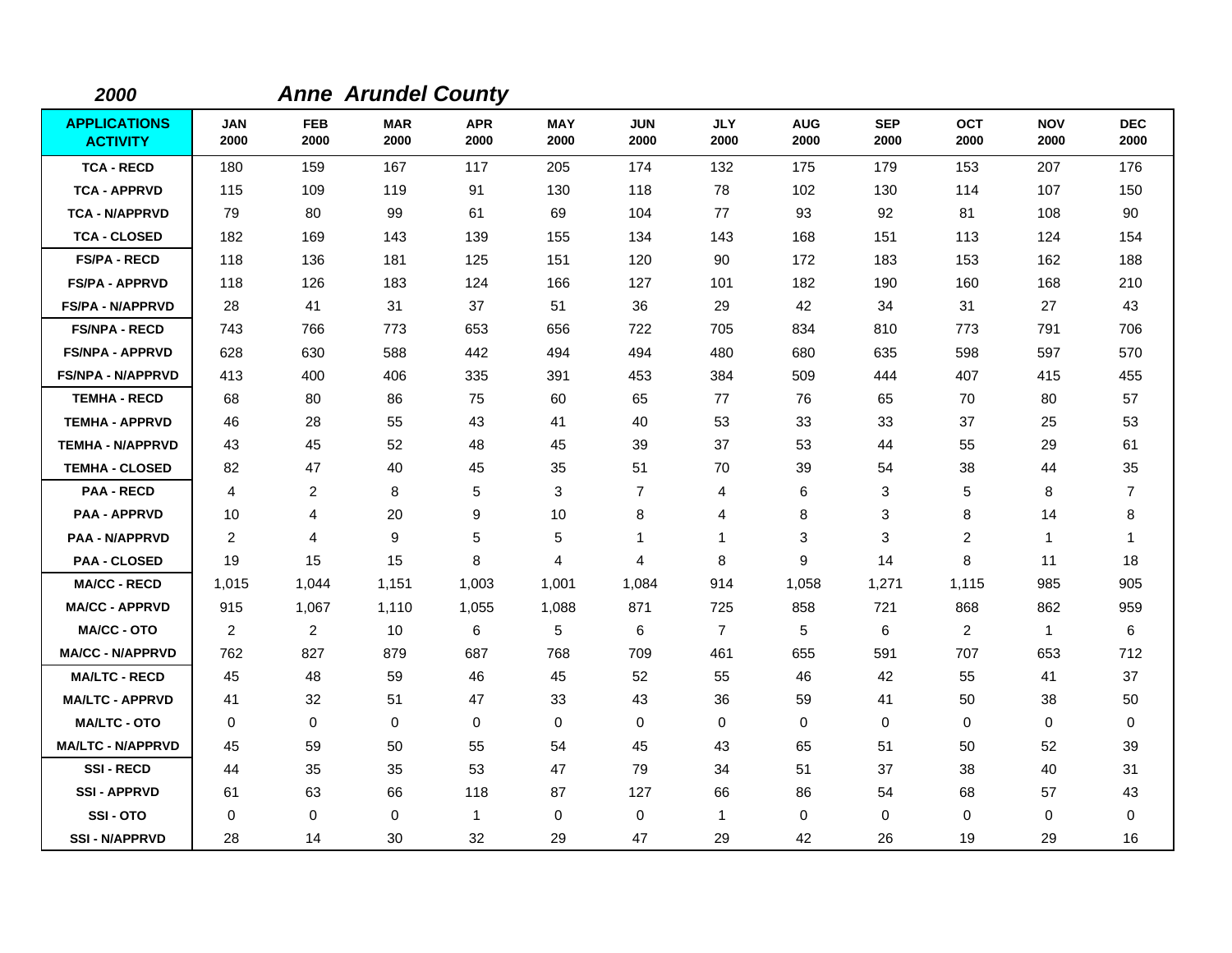| 2000                             |                    |                    | <b>Anne Arundel County</b> |                    |                    |                    |                    |                    |                    | TCA, TDAP, FS and PAA financial data: (x 1,000) |                    |                    |
|----------------------------------|--------------------|--------------------|----------------------------|--------------------|--------------------|--------------------|--------------------|--------------------|--------------------|-------------------------------------------------|--------------------|--------------------|
| <b>CASELOAD</b><br><b>COUNTS</b> | <b>JAN</b><br>2000 | <b>FEB</b><br>2000 | <b>MAR</b><br>2000         | <b>APR</b><br>2000 | <b>MAY</b><br>2000 | <b>JUN</b><br>2000 | <b>JLY</b><br>2000 | <b>AUG</b><br>2000 | <b>SEP</b><br>2000 | <b>OCT</b><br>2000                              | <b>NOV</b><br>2000 | <b>DEC</b><br>2000 |
| <b>TCA - CASE/PAID</b>           | 1,115              | 1,085              | 1,088                      | 1,061              | 1,047              | 1,034              | 976                | 954                | 989                | 995                                             | 971                | 1,053              |
| <b>TCA - ADULT/RECIP</b>         | 583                | 554                | 558                        | 547                | 523                | 505                | 459                | 446                | 472                | 503                                             | 472                | 562                |
| <b>TCA - CHILD/RECIP</b>         | 1,917              | 1,873              | 1,883                      | 1,836              | 1,787              | 1,757              | 1,653              | 1,632              | 1,671              | 1,724                                           | 1,649              | 1,750              |
| <b>TCA - TOTAL/RECIP</b>         | 2,500              | 2,427              | 2,441                      | 2,383              | 2,310              | 2,262              | 2,112              | 2,078              | 2,143              | 2,227                                           | 2,121              | 2,312              |
| <b>TCA - NET/EXPEND</b>          | \$322.3            | \$316.2            | \$318.3                    | \$301.5            | \$296.0            | \$283.0            | \$302.7            | \$281.0            | \$307.3            | \$304.4                                         | \$294.9            | \$324.3            |
| <b>FS/PA - H/HOLD CERT</b>       | 1,718              | 1,677              | 1,707                      | 1,664              | 1,680              | 1,636              | 1,593              | 1,580              | 1,578              | 1,580                                           | 1,551              | 1,683              |
| <b>FS/PA - H/HOLD PART</b>       | 1,710              | 1,669              | 1,697                      | 1,659              | 1,672              | 1,626              | 1,585              | 1,572              | 1,569              | 1,577                                           | 1,544              | 1,676              |
| <b>FS/PA - INDVD PART</b>        | 2,778              | 2,710              | 2,764                      | 2,740              | 2,703              | 2,613              | 2,508              | 2,480              | 2,476              | 2,483                                           | 2,411              | 2,746              |
| <b>FS/NPA - H/HOLD CERT</b>      | 2,435              | 2,415              | 2,363                      | 2,254              | 2,151              | 2,149              | 2,039              | 2,132              | 2,145              | 2,127                                           | 2,095              | 1,977              |
| <b>FS/NPA - H/HOLD PART</b>      | 2,423              | 2,400              | 2,342                      | 2,241              | 2,140              | 2,131              | 2,030              | 2,119              | 2,128              | 2,112                                           | 2,079              | 1,962              |
| <b>FS/NPA - INDVD PART</b>       | 5,851              | 5,808              | 5,664                      | 5,371              | 5,189              | 5,235              | 4,936              | 5,205              | 5,253              | 5,206                                           | 5,190              | 4,979              |
| <b>FS/TOTAL - ISSUED</b>         | \$629.5            | \$629.6            | \$624.2                    | \$603.9            | \$587.3            | \$575.0            | \$547.7            | \$564.2            | \$574.1            | \$581.9                                         | \$568.8            | \$583.9            |
| <b>GPA/PW - CASE/PAID</b>        | $\Omega$           | $\mathbf 0$        | $\Omega$                   | $\mathbf 0$        | 0                  | 0                  | 0                  | 0                  | 0                  | 0                                               | $\mathbf 0$        | $\mathbf 0$        |
| <b>TEMHA - CASE/PAID</b>         | 407                | 382                | 420                        | 421                | 436                | 384                | 454                | 391                | 379                | 365                                             | 373                | 413                |
| <b>TEMHA - RECIP</b>             | 399                | 372                | 407                        | 415                | 426                | 381                | 433                | 387                | 374                | 364                                             | 366                | 412                |
| <b>TEMHA - NET/EXPEND</b>        | (\$30.7)           | (\$80.0)           | \$250.3                    | (\$17.0)           | \$16.1             | \$116.0            | (\$29.5)           | (\$37.0)           | \$6.9              | (\$47.2)                                        | \$24.2             | (\$34.2)           |
| <b>PAA - CASE/PAID</b>           | 306                | 292                | 313                        | 300                | 312                | 298                | 312                | 305                | 291                | 293                                             | 300                | 314                |
| <b>PAA - RECIP</b>               | 306                | 292                | 313                        | 300                | 312                | 298                | 312                | 305                | 291                | 293                                             | 300                | 314                |
| <b>PAA - NET/EXPEND</b>          | \$32.4             | \$27.6             | \$35.0                     | \$37.6             | \$40.5             | \$38.2             | \$37.8             | \$38.7             | \$35.7             | \$22.8                                          | \$36.6             | \$37.3             |
| <b>MA\CC - CUC</b>               | 8,141              | 8,918              | 8,720                      | 9,401              | 9,179              | 9,614              | 9,143              | 9,212              | 9,636              | 9,344                                           | 9,902              | 9,582              |
| <b>MA\CC - SPEND DOWN</b>        | 36                 | 53                 | 44                         | 58                 | 50                 | 70                 | 52                 | 54                 | 70                 | 63                                              | 70                 | 52                 |
| <b>MA\LTC - CUC</b>              | 857                | 847                | 803                        | 816                | 800                | 828                | 824                | 838                | 853                | 857                                             | 867                | 874                |
| <b>MAILTC - SPEND DOWN</b>       | $\Omega$           | $\mathbf 0$        | $\mathbf 0$                | $\mathbf 0$        | $\mathbf 0$        | $\mathbf 0$        | 0                  | $\mathbf 0$        | $\Omega$           | $\mathbf 0$                                     | $\mathbf 0$        | $\mathbf 0$        |
| SSI-CUC                          | 4,194              | 4,055              | 3,938                      | 3,978              | 3,951              | 4,026              | 4,041              | 4,098              | 4,114              | 4,137                                           | 4,182              | 4,167              |
| <b>TCA - RECONS</b>              | 71                 | 68                 | 94                         | 82                 | 111                | 130                | 79                 | 95                 | 113                | 98                                              | 10                 | 99                 |
| <b>PAA - RECONS</b>              | 9                  | $\mathbf{1}$       | $\Omega$                   | $\mathbf{1}$       | $\overline{a}$     | $\overline{2}$     | $\mathbf{1}$       | $\mathbf 0$        | $\mathbf{1}$       | $\mathbf{1}$                                    | $\mathbf{1}$       | 0                  |
| <b>PA/FS - RECONS</b>            | 192                | 177                | 226                        | 192                | 230                | 332                | 234                | 262                | 285                | 276                                             | 95                 | 237                |
| <b>NPA/FS - RECONS</b>           | 423                | 443                | 507                        | 420                | 403                | 417                | 271                | 282                | 313                | 284                                             | 234                | 250                |
| <b>MA/CC - RECONS</b>            | 540                | 622                | 819                        | 512                | 492                | 544                | 464                | 652                | 605                | 511                                             | 329                | 435                |
| <b>MA/LTC - RECONS</b>           | 13                 | 20                 | 25                         | 17                 | 14                 | 12                 | 15                 | 19                 | 24                 | 16                                              | 21                 | 14                 |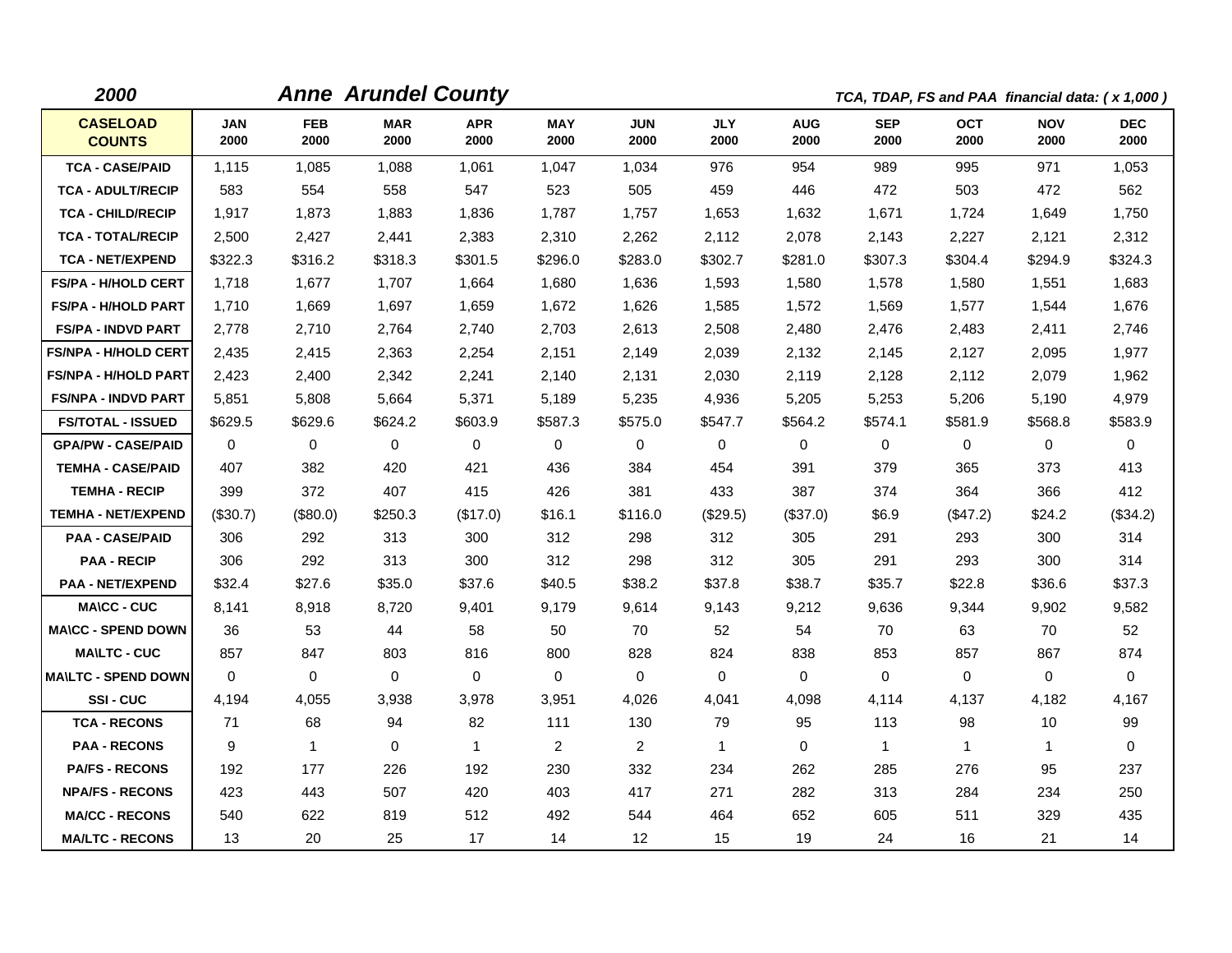| 2001                                   |                    |                    | <b>Anne Arundel County</b> |                    |                    |                    |                    |                    |                    |                    |                    |                    |
|----------------------------------------|--------------------|--------------------|----------------------------|--------------------|--------------------|--------------------|--------------------|--------------------|--------------------|--------------------|--------------------|--------------------|
| <b>APPLICATIONS</b><br><b>ACTIVITY</b> | <b>JAN</b><br>2001 | <b>FEB</b><br>2001 | <b>MAR</b><br>2001         | <b>APR</b><br>2001 | <b>MAY</b><br>2001 | <b>JUN</b><br>2001 | <b>JLY</b><br>2001 | <b>AUG</b><br>2001 | <b>SEP</b><br>2001 | <b>OCT</b><br>2001 | <b>NOV</b><br>2001 | <b>DEC</b><br>2001 |
| <b>TCA - RECD</b>                      | 199                | 170                | 201                        | 160                | 193                | 164                | 297                | 207                | 192                | 249                | 197                | 160                |
| <b>TCA - APPRVD</b>                    | 87                 | 121                | 135                        | 117                | 132                | 100                | 109                | 140                | 126                | 149                | 122                | 122                |
| <b>TCA - N/APPRVD</b>                  | 93                 | 104                | 128                        | 94                 | 135                | 97                 | 217                | 142                | 140                | 164                | 159                | 98                 |
| <b>TCA - CLOSED</b>                    | 143                | 160                | 142                        | 173                | 135                | 156                | 125                | 145                | 168                | 127                | 104                | 128                |
| <b>FS/PA - RECD</b>                    | 160                | 161                | 153                        | 108                | 108                | 144                | 115                | 126                | 149                | 167                | 180                | 156                |
| <b>FS/PA - APPRVD</b>                  | 199                | 177                | 192                        | 121                | 128                | 180                | 150                | 177                | 173                | 205                | 201                | 228                |
| <b>FS/PA - N/APPRVD</b>                | 45                 | 40                 | 32                         | 36                 | 44                 | 50                 | 42                 | 48                 | 49                 | 47                 | 55                 | 38                 |
| <b>FS/NPA - RECD</b>                   | 823                | 595                | 822                        | 656                | 792                | 720                | 726                | 828                | 709                | 768                | 754                | 688                |
| <b>FS/NPA - APPRVD</b>                 | 565                | 448                | 632                        | 512                | 558                | 533                | 517                | 593                | 537                | 599                | 582                | 584                |
| <b>FS/NPA - N/APPRVD</b>               | 490                | 373                | 516                        | 421                | 489                | 452                | 465                | 501                | 477                | 511                | 459                | 412                |
| <b>TEMHA - RECD</b>                    | 98                 | 58                 | 77                         | 88                 | 76                 | 76                 | 64                 | 97                 | 68                 | 88                 | 77                 | 66                 |
| <b>TEMHA - APPRVD</b>                  | 25                 | 37                 | 42                         | 32                 | 37                 | 58                 | 37                 | 38                 | 33                 | 37                 | 41                 | 45                 |
| <b>TEMHA - N/APPRVD</b>                | 43                 | 54                 | 88                         | 40                 | 67                 | 58                 | 66                 | 64                 | 67                 | 66                 | 56                 | 48                 |
| <b>TEMHA - CLOSED</b>                  | 49                 | 35                 | 36                         | 41                 | 28                 | 43                 | 47                 | 40                 | 60                 | 51                 | 49                 | 42                 |
| <b>PAA - RECD</b>                      | 23                 | 5                  | 13                         | 4                  | $\overline{2}$     | 3                  | 10                 | 3                  | 6                  | 9                  | 2                  | 5                  |
| <b>PAA - APPRVD</b>                    | 36                 | 15                 | 24                         | 12                 | $\overline{2}$     | 13                 | 18                 | 16                 | $\overline{7}$     | 17                 | 4                  | 11                 |
| <b>PAA - N/APPRVD</b>                  | $\overline{7}$     | $\overline{7}$     | $\overline{c}$             | $\overline{a}$     | 3                  | $\overline{c}$     | 6                  | 9                  | 9                  | 4                  | $\overline{c}$     | 4                  |
| <b>PAA - CLOSED</b>                    | 28                 | 16                 | 15                         | 8                  | 14                 | 11                 | 23                 | $\overline{7}$     | 23                 | 23                 | 16                 | 11                 |
| <b>MA/CC - RECD</b>                    | 1,071              | 987                | 1,148                      | 1,000              | 1,210              | 1,139              | 1,052              | 1,229              | 960                | 1,125              | 1,075              | 900                |
| <b>MA/CC - APPRVD</b>                  | 829                | 802                | 959                        | 803                | 986                | 1,116              | 800                | 949                | 848                | 1,018              | 923                | 869                |
| <b>MA/CC - OTO</b>                     | 6                  | 3                  | 2                          | 5                  | 5                  | 6                  | 9                  | 9                  | $\overline{7}$     | 9                  | 8                  | $\overline{7}$     |
| <b>MA/CC - N/APPRVD</b>                | 571                | 632                | 723                        | 565                | 674                | 767                | 566                | 654                | 587                | 658                | 620                | 602                |
| <b>MA/LTC - RECD</b>                   | 35                 | 38                 | 44                         | 42                 | 40                 | 52                 | 45                 | 32                 | 54                 | 45                 | 47                 | 29                 |
| <b>MA/LTC - APPRVD</b>                 | 53                 | 28                 | 36                         | 40                 | 38                 | 38                 | 52                 | 44                 | 39                 | 32                 | 48                 | 36                 |
| <b>MA/LTC - OTO</b>                    | $\mathbf 0$        | 0                  | 0                          | 0                  | 0                  | 0                  | 0                  | 0                  | 0                  | 0                  | 0                  | 0                  |
| <b>MA/LTC - N/APPRVD</b>               | 56                 | 40                 | 50                         | 38                 | 50                 | 42                 | 53                 | 57                 | 49                 | 53                 | 59                 | 47                 |
| <b>SSI-RECD</b>                        | 44                 | 29                 | 36                         | 25                 | 39                 | 52                 | 31                 | 45                 | 13                 | 25                 | 21                 | 18                 |
| <b>SSI - APPRVD</b>                    | 64                 | 42                 | 57                         | 50                 | 136                | 38                 | 81                 | 72                 | 24                 | 69                 | 42                 | 32                 |
| SSI-OTO                                | 0                  | 0                  | 0                          | 1                  | 0                  | 0                  | $\mathbf 0$        | 0                  | 0                  | 0                  | 0                  | 0                  |
| <b>SSI-N/APPRVD</b>                    | 30                 | 21                 | 20                         | 15                 | 22                 | 42                 | 20                 | 32                 | 10                 | 24                 | 17                 | 13                 |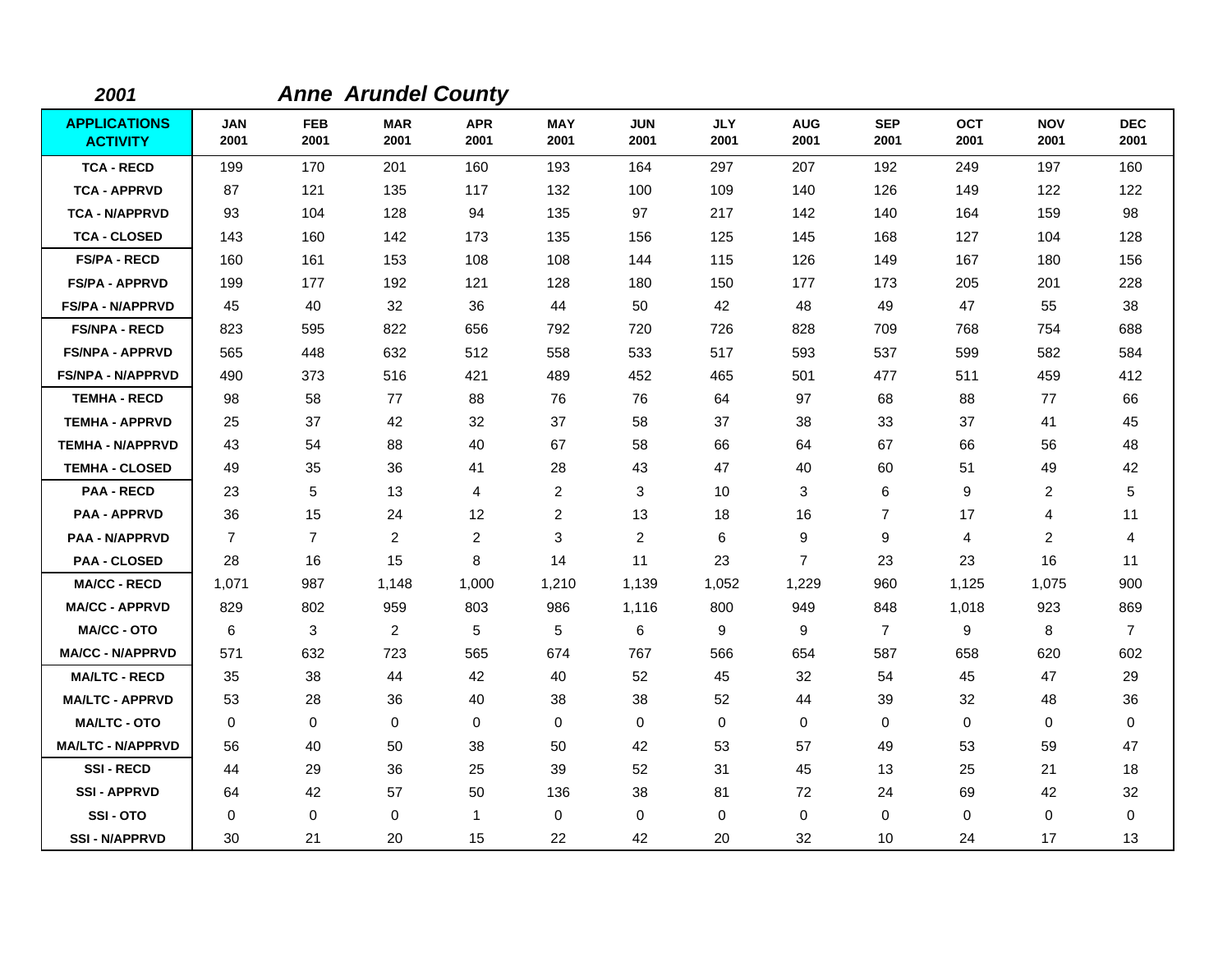| 2001                             |                    |                    | <b>Anne Arundel County</b> |                    |                    |                    |                    |                    | TCA, TDAP, FS and PAA financial data: (x 1,000) |                    |                    |                    |
|----------------------------------|--------------------|--------------------|----------------------------|--------------------|--------------------|--------------------|--------------------|--------------------|-------------------------------------------------|--------------------|--------------------|--------------------|
| <b>CASELOAD</b><br><b>COUNTS</b> | <b>JAN</b><br>2001 | <b>FEB</b><br>2001 | <b>MAR</b><br>2001         | <b>APR</b><br>2001 | <b>MAY</b><br>2001 | <b>JUN</b><br>2001 | <b>JLY</b><br>2001 | <b>AUG</b><br>2001 | <b>SEP</b><br>2001                              | <b>OCT</b><br>2001 | <b>NOV</b><br>2001 | <b>DEC</b><br>2001 |
| <b>TCA - CASE/PAID</b>           | 1,016              | 1,028              | 1,077                      | 1,038              | 1,100              | 1,039              | 1,067              | 1,115              | 1,101                                           | 1,178              | 1,178              | 1,219              |
| <b>TCA - ADULT/RECIP</b>         | 512                | 551                | 585                        | 546                | 595                | 554                | 586                | 613                | 595                                             | 673                | 676                | 720                |
| <b>TCA - CHILD/RECIP</b>         | 1,696              | 1,808              | 1,862                      | 1,792              | 1,912              | 1,810              | 1,838              | 1,896              | 1,907                                           | 2,018              | 2,027              | 2,096              |
| <b>TCA - TOTAL/RECIP</b>         | 2,208              | 2,359              | 2,447                      | 2,338              | 2,507              | 2,364              | 2,424              | 2,509              | 2,502                                           | 2,691              | 2,703              | 2,816              |
| <b>TCA - NET/EXPEND</b>          | \$313.9            | \$318.7            | \$328.1                    | \$301.7            | \$328.4            | \$293.7            | \$365.5            | \$334.4            | \$352.1                                         | \$398.4            | \$411.5            | \$423.2            |
| <b>FS/PA - H/HOLD CERT</b>       | 1,728              | 1,714              | 1,623                      | 1,632              | 1,651              | 1,802              | 1,798              | 1,853              | 1,845                                           | 1,832              | 1,849              | 1,872              |
| FS/PA - H/HOLD PART              | 1,719              | 1,706              | 1,614                      | 1,627              | 1,644              | 1,792              | 1,795              | 1,844              | 1,835                                           | 1,824              | 1,842              | 1,865              |
| <b>FS/PA - INDVD PART</b>        | 2,811              | 2,808              | 2,611                      | 2,633              | 2,659              | 2,993              | 3,006              | 3,095              | 3,131                                           | 3,107              | 3,200              | 3,230              |
| <b>FS/NPA - H/HOLD CERT</b>      | 1,955              | 1,838              | 2,028                      | 2,066              | 2,085              | 2,009              | 2,053              | 2,102              | 2,099                                           | 2,239              | 2,277              | 2,302              |
| <b>FS/NPA - H/HOLD PART</b>      | 1,940              | 1,817              | 2,005                      | 2,050              | 2,065              | 1,982              | 2,034              | 2,076              | 2,075                                           | 2,219              | 2,249              | 2,287              |
| <b>FS/NPA - INDVD PART</b>       | 4,857              | 4,524              | 4,905                      | 5,064              | 5,114              | 4,948              | 5,178              | 5,260              | 5,240                                           | 5,602              | 5,724              | 5,783              |
| <b>FS/TOTAL - ISSUED</b>         | \$572.6            | \$550.0            | \$566.0                    | \$580.4            | \$585.0            | \$586.4            | \$596.5            | \$621.3            | \$617.3                                         | \$678.7            | \$690.4            | \$703.7            |
| <b>GPA/PW - CASE/PAID</b>        | $\mathbf{0}$       | 0                  | $\Omega$                   | $\mathbf 0$        | 0                  | $\Omega$           | 0                  | $\mathbf 0$        | $\mathbf{0}$                                    | $\mathbf 0$        | $\mathbf 0$        | $\mathbf 0$        |
| <b>TEMHA - CASE/PAID</b>         | 377                | 412                | 429                        | 397                | 417                | 370                | 515                | 435                | 394                                             | 397                | 375                | 419                |
| <b>TEMHA - RECIP</b>             | 369                | 408                | 423                        | 394                | 416                | 370                | 509                | 424                | 392                                             | 388                | 368                | 414                |
| <b>TEMHA - NET/EXPEND</b>        | (\$14.2)           | (\$10.0)           | \$39.1                     | \$15.9             | (\$3.3)            | \$290.9            | \$107.4            | \$52.7             | \$28.6                                          | \$21.9             | \$164.4            | \$48.5             |
| <b>PAA - CASE/PAID</b>           | 309                | 312                | 324                        | 338                | 306                | 291                | 322                | 330                | 294                                             | 304                | 275                | 298                |
| <b>PAA - RECIP</b>               | 309                | 312                | 324                        | 338                | 306                | 291                | 322                | 330                | 294                                             | 304                | 275                | 297                |
| <b>PAA - NET/EXPEND</b>          | \$46.7             | \$44.1             | \$45.4                     | \$45.3             | \$43.3             | \$44.0             | \$44.0             | \$45.2             | \$43.8                                          | \$42.2             | \$39.5             | \$41.6             |
| <b>MA\CC - CUC</b>               | 9,562              | 10,015             | 9,688                      | 10,201             | 9,856              | 10,694             | 10,119             | 10,109             | 10,567                                          | 10,165             | 10,721             | 10,319             |
| <b>MA\CC - SPEND DOWN</b>        | 56                 | 76                 | 62                         | 79                 | 60                 | 71                 | 47                 | 59                 | 85                                              | 72                 | 85                 | 57                 |
| <b>MA\LTC - CUC</b>              | 868                | 853                | 849                        | 846                | 835                | 844                | 843                | 835                | 843                                             | 819                | 817                | 820                |
| <b>MA\LTC - SPEND DOWN</b>       | $\Omega$           | 0                  | 0                          | $\mathbf 0$        | $\mathbf 0$        | 0                  | 0                  | $\mathbf 0$        | $\Omega$                                        | $\mathbf 0$        | $\mathbf 0$        | $\mathbf 0$        |
| <b>SSI-CUC</b>                   | 4,201              | 4,217              | 4,175                      | 4,193              | 4,298              | 4,317              | 4,361              | 4,397              | 4,442                                           | 4,485              | 3,957              | 4,501              |
| <b>TCA - RECONS</b>              | 89                 | 74                 | 81                         | 74                 | 90                 | 90                 | 78                 | 67                 | 54                                              | 84                 | 33                 | 29                 |
| <b>PAA - RECONS</b>              | 9                  | $\mathbf{1}$       | $\mathbf{1}$               | $\mathbf{1}$       | $\mathbf 0$        | $\overline{2}$     | $\Omega$           | 2                  | 0                                               | $\mathbf{1}$       | $\mathbf{1}$       | $\overline{2}$     |
| <b>PA/FS - RECONS</b>            | 227                | 225                | 219                        | 229                | 218                | 274                | 199                | 247                | 219                                             | 269                | 183                | 170                |
| <b>NPA/FS - RECONS</b>           | 273                | 239                | 294                        | 319                | 318                | 312                | 276                | 259                | 275                                             | 314                | 283                | 251                |
| <b>MA/CC - RECONS</b>            | 553                | 575                | 702                        | 607                | 693                | 665                | 670                | 825                | 729                                             | 708                | 584                | 514                |
| <b>MA/LTC - RECONS</b>           | 9                  | 15                 | 28                         | 24                 | 16                 | 20                 | 20                 | 31                 | 18                                              | 21                 | 21                 | 15                 |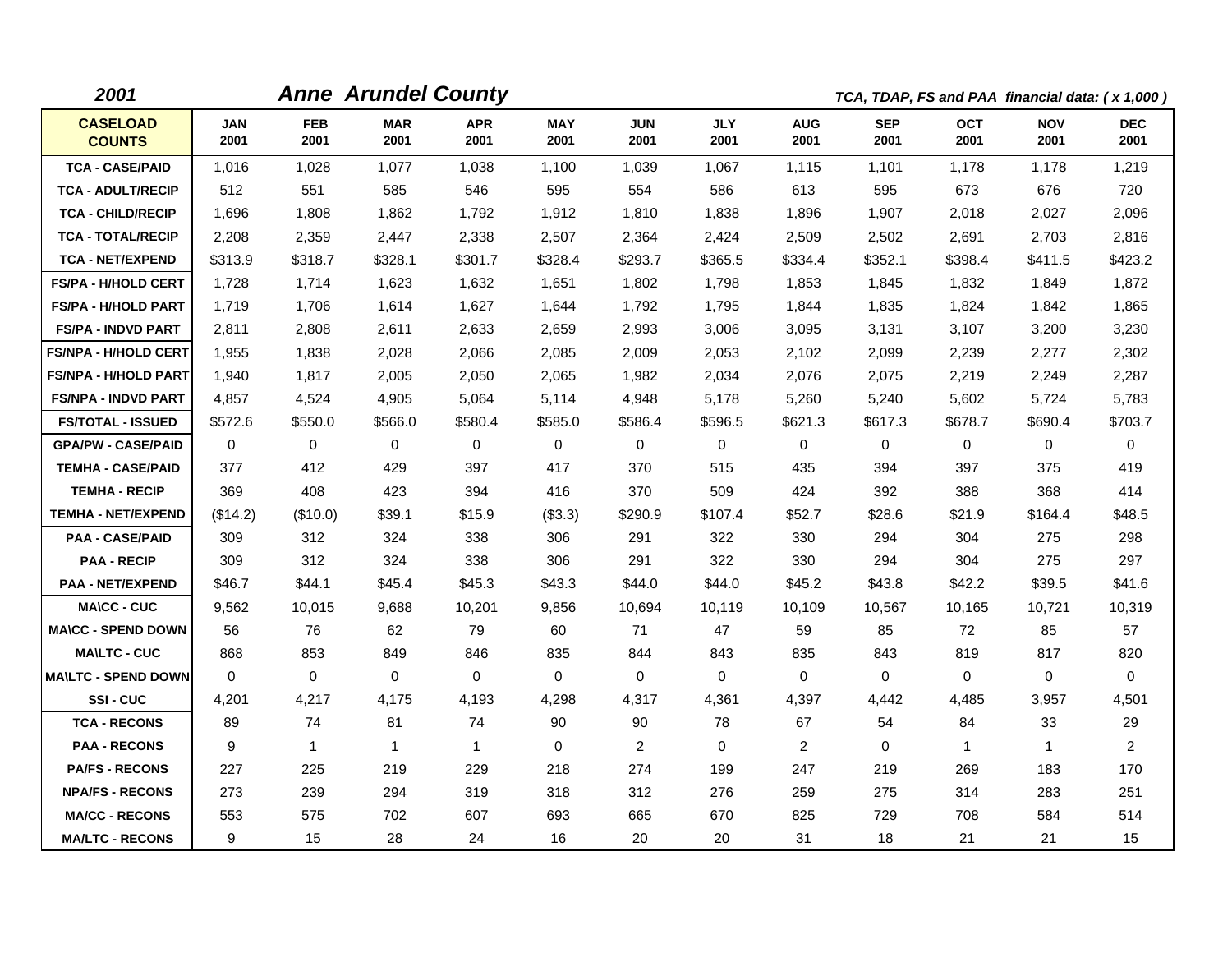| 2002                                   |                    |                    | <b>Anne Arundel County</b> |                    |                    |                    |                    |                    |                    |                    |                    |                    |
|----------------------------------------|--------------------|--------------------|----------------------------|--------------------|--------------------|--------------------|--------------------|--------------------|--------------------|--------------------|--------------------|--------------------|
| <b>APPLICATIONS</b><br><b>ACTIVITY</b> | <b>JAN</b><br>2002 | <b>FEB</b><br>2002 | <b>MAR</b><br>2002         | <b>APR</b><br>2002 | <b>MAY</b><br>2002 | <b>JUN</b><br>2002 | <b>JLY</b><br>2002 | <b>AUG</b><br>2002 | <b>SEP</b><br>2002 | <b>OCT</b><br>2002 | <b>NOV</b><br>2002 | <b>DEC</b><br>2002 |
| <b>TCA - RECD</b>                      | 216                | 155                | 192                        | 218                | 224                | 198                | 242                | 250                | 215                | 264                | 176                | 209                |
| <b>TCA - APPRVD</b>                    | 115                | 130                | 162                        | 134                | 157                | 122                | 125                | 140                | 160                | 183                | 147                | 103                |
| <b>TCA - N/APPRVD</b>                  | 108                | 128                | 115                        | 107                | 141                | 101                | 131                | 148                | 127                | 158                | 153                | 129                |
| <b>TCA - CLOSED</b>                    | 168                | 149                | 143                        | 184                | 152                | 166                | 158                | 153                | 137                | 125                | 120                | 122                |
| <b>FS/PA - RECD</b>                    | 183                | 138                | 185                        | 143                | 187                | 124                | 150                | 148                | 156                | 202                | 163                | 111                |
| <b>FS/PA - APPRVD</b>                  | 210                | 194                | 207                        | 154                | 222                | 158                | 183                | 175                | 168                | 254                | 197                | 146                |
| <b>FS/PA - N/APPRVD</b>                | 50                 | 40                 | 43                         | 43                 | 44                 | 34                 | 32                 | 32                 | 36                 | 39                 | 20                 | 34                 |
| <b>FS/NPA - RECD</b>                   | 829                | 680                | 706                        | 715                | 842                | 745                | 877                | 856                | 789                | 916                | 798                | 641                |
| <b>FS/NPA - APPRVD</b>                 | 598                | 562                | 534                        | 517                | 612                | 524                | 597                | 661                | 586                | 704                | 652                | 466                |
| <b>FS/NPA - N/APPRVD</b>               | 495                | 408                | 423                        | 417                | 483                | 376                | 382                | 416                | 385                | 414                | 392                | 341                |
| <b>TEMHA - RECD</b>                    | 96                 | 74                 | 83                         | 78                 | 69                 | 75                 | 92                 | 102                | 88                 | 105                | 85                 | 109                |
| <b>TEMHA - APPRVD</b>                  | 42                 | 47                 | 60                         | 46                 | 45                 | 38                 | 41                 | 46                 | 53                 | 57                 | 55                 | 33                 |
| <b>TEMHA - N/APPRVD</b>                | 42                 | 60                 | 50                         | 48                 | 63                 | 40                 | 40                 | 71                 | 61                 | 70                 | 53                 | 69                 |
| <b>TEMHA - CLOSED</b>                  | 39                 | 47                 | 55                         | 50                 | 43                 | 65                 | 41                 | 53                 | 44                 | 38                 | 42                 | 26                 |
| <b>PAA - RECD</b>                      | 3                  | 5                  | 15                         | 5                  | 6                  | 6                  | 11                 | 5                  | $\overline{2}$     | 5                  | 9                  | 3                  |
| <b>PAA - APPRVD</b>                    | 13                 | $\overline{7}$     | 21                         | 9                  | 26                 | 8                  | 17                 | $\overline{7}$     | 9                  | 8                  | 9                  | 6                  |
| <b>PAA - N/APPRVD</b>                  | 3                  | 3                  | 4                          | 6                  | 14                 | 5                  | 4                  | 5                  | 0                  | 1                  | 3                  | 5                  |
| <b>PAA - CLOSED</b>                    | 11                 | 15                 | 16                         | 11                 | 13                 | 13                 | 9                  | 9                  | 15                 | 8                  | 24                 | $\overline{7}$     |
| <b>MA/CC - RECD</b>                    | 1,166              | 1,061              | 1,195                      | 1,263              | 1,288              | 1,121              | 1,160              | 1,276              | 1,266              | 1,509              | 1,279              | 1,092              |
| <b>MA/CC - APPRVD</b>                  | 846                | 981                | 1,110                      | 906                | 1,028              | 880                | 934                | 1,019              | 947                | 1,196              | 1,014              | 941                |
| <b>MA/CC - OTO</b>                     | 9                  | 8                  | 6                          | 10                 | 11                 | 5                  | 9                  | 9                  | 5                  | 15                 | 8                  | 14                 |
| <b>MA/CC - N/APPRVD</b>                | 587                | 642                | 781                        | 663                | 759                | 603                | 676                | 673                | 662                | 827                | 703                | 649                |
| <b>MA/LTC - RECD</b>                   | 40                 | 43                 | 44                         | 59                 | 53                 | 51                 | 49                 | 45                 | 36                 | 47                 | 39                 | 37                 |
| <b>MA/LTC - APPRVD</b>                 | 41                 | 53                 | 57                         | 58                 | 69                 | 52                 | 48                 | 55                 | 40                 | 47                 | 42                 | 34                 |
| <b>MA/LTC - OTO</b>                    | 0                  | 0                  | $\mathbf 0$                | 0                  | 0                  | $\mathbf 0$        | 0                  | 0                  | $\mathbf 0$        | 0                  | 0                  | 0                  |
| <b>MA/LTC - N/APPRVD</b>               | 45                 | 43                 | 61                         | 55                 | 68                 | 43                 | 52                 | 43                 | 51                 | 45                 | 49                 | 38                 |
| <b>SSI-RECD</b>                        | 21                 | 29                 | 23                         | 24                 | 49                 | 27                 | 22                 | 39                 | 29                 | 40                 | 30                 | 25                 |
| <b>SSI-APPRVD</b>                      | 57                 | 58                 | 61                         | 45                 | 104                | 76                 | 47                 | 66                 | 60                 | 53                 | 41                 | 36                 |
| SSI-OTO                                | 0                  | $\mathbf{1}$       | $\mathbf 0$                | $\mathbf{1}$       | 3                  | $\mathbf 0$        | 0                  | $\mathbf{1}$       | $\mathbf{1}$       | 0                  | 0                  | 0                  |
| <b>SSI-N/APPRVD</b>                    | 13                 | 33                 | 23                         | 11                 | 32                 | 19                 | 22                 | 29                 | 21                 | 24                 | 27                 | 21                 |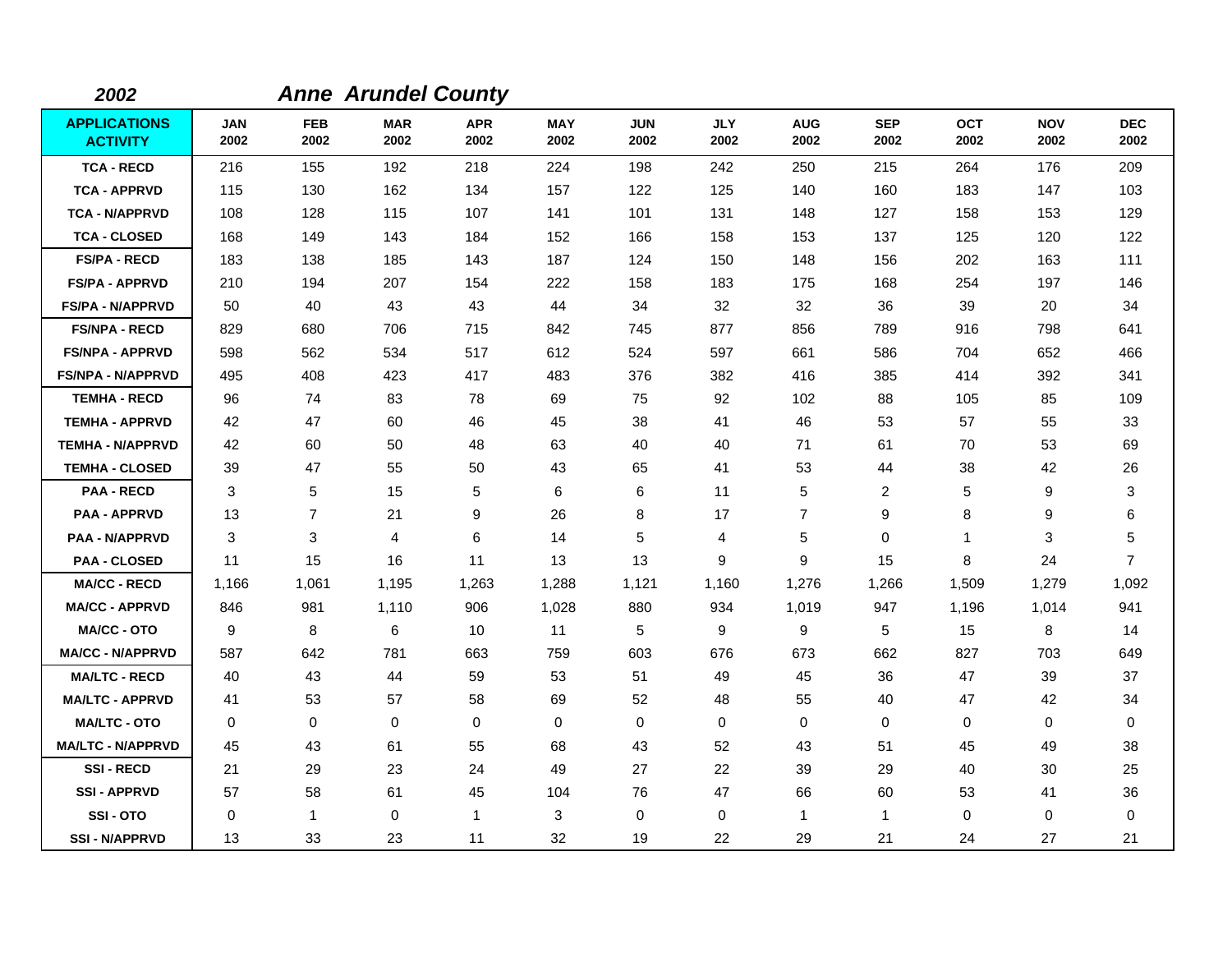| 2002                             |                    |                    | <b>Anne Arundel County</b> |                    |                    |                    |                    |                    | TCA, TDAP, FS and PAA financial data: (x 1,000) |                    |                    |                    |
|----------------------------------|--------------------|--------------------|----------------------------|--------------------|--------------------|--------------------|--------------------|--------------------|-------------------------------------------------|--------------------|--------------------|--------------------|
| <b>CASELOAD</b><br><b>COUNTS</b> | <b>JAN</b><br>2002 | <b>FEB</b><br>2002 | <b>MAR</b><br>2002         | <b>APR</b><br>2002 | <b>MAY</b><br>2002 | <b>JUN</b><br>2002 | <b>JLY</b><br>2002 | <b>AUG</b><br>2002 | <b>SEP</b><br>2002                              | <b>OCT</b><br>2002 | <b>NOV</b><br>2002 | <b>DEC</b><br>2002 |
| <b>TCA - CASE/PAID</b>           | 1,154              | 1,215              | 1,258                      | 1,189              | 1,208              | 1,187              | 1,163              | 1,180              | 1,244                                           | 1,293              | 1,319              | 1,279              |
| <b>TCA - ADULT/RECIP</b>         | 664                | 699                | 742                        | 687                | 709                | 690                | 695                | 700                | 765                                             | 801                | 840                | 801                |
| <b>TCA - CHILD/RECIP</b>         | 1,975              | 2,080              | 2,164                      | 2,048              | 2,092              | 2,044              | 2,034              | 2,017              | 2,144                                           | 2,158              | 2,247              | 2,196              |
| <b>TCA - TOTAL/RECIP</b>         | 2,639              | 2,779              | 2,906                      | 2,735              | 2,801              | 2,734              | 2,729              | 2,717              | 2,909                                           | 2,959              | 3,087              | 2,997              |
| <b>TCA - NET/EXPEND</b>          | \$393.2            | \$405.4            | \$405.6                    | \$370.1            | \$391.2            | \$358.8            | \$407.1            | \$394.7            | \$446.5                                         | \$422.2            | \$434.1            | \$430.8            |
| <b>FS/PA - H/HOLD CERT</b>       | 1,879              | 1,900              | 1,928                      | 1,950              | 1,973              | 1,985              | 1,968              | 1,944              | 1,944                                           | 2,033              | 2,092              | 2,105              |
| <b>FS/PA - H/HOLD PART</b>       | 1,876              | 1,892              | 1,922                      | 1,943              | 1,966              | 1,980              | 1,963              | 1,935              | 1,939                                           | 2,026              | 2,084              | 2,098              |
| <b>FS/PA - INDVD PART</b>        | 3,236              | 3,259              | 3,263                      | 3,349              | 3,364              | 3,391              | 3,336              | 3,275              | 3,312                                           | 3,498              | 3,597              | 3,626              |
| <b>FS/NPA - H/HOLD CERT</b>      | 2,351              | 2,372              | 2,429                      | 2,427              | 2,451              | 2,443              | 2,494              | 2,675              | 2,667                                           | 2,697              | 2,685              | 2,790              |
| <b>FS/NPA - H/HOLD PART</b>      | 2,335              | 2,356              | 2,414                      | 2,410              | 2,428              | 3,420              | 2,464              | 2,653              | 2,642                                           | 2,670              | 2,655              | 2,771              |
| <b>FS/NPA - INDVD PART</b>       | 5,886              | 5,952              | 6,131                      | 6,091              | 6,159              | 6,159              | 6,300              | 6,702              | 6,662                                           | 6,700              | 6,669              | 7,023              |
| <b>FS/TOTAL - ISSUED</b>         | \$705.1            | \$716.2            | \$723.7                    | \$725.4            | \$736.2            | \$727.2            | \$736.6            | \$769.8            | \$773.1                                         | \$821.2            | \$831.2            | \$860.7            |
| <b>GPA/PW - CASE/PAID</b>        | 0                  | $\mathbf 0$        | $\mathbf 0$                | $\mathbf 0$        | 0                  | $\mathbf 0$        | 0                  | 0                  | 0                                               | $\mathbf 0$        | $\mathbf 0$        | $\mathbf 0$        |
| <b>TEMHA - CASE/PAID</b>         | 408                | 408                | 446                        | 423                | 420                | 360                | 438                | 384                | 425                                             | 447                | 456                | 453                |
| <b>TEMHA - RECIP</b>             | 402                | 404                | 440                        | 422                | 419                | 359                | 431                | 383                | 420                                             | 440                | 456                | 451                |
| <b>TEMHA - NET/EXPEND</b>        | (\$14.6)           | \$37.3             | \$120.0                    | (\$3.0)            | \$57.9             | \$182.0            | \$6.8              | \$37.5             | \$33.0                                          | \$59.3             | \$53.0             | \$34.6             |
| <b>PAA - CASE/PAID</b>           | 304                | 278                | 293                        | 288                | 337                | 297                | 327                | 323                | 313                                             | 313                | 290                | 296                |
| <b>PAA - RECIP</b>               | 304                | 278                | 293                        | 288                | 336                | 297                | 327                | 322                | 313                                             | 312                | 290                | 296                |
| <b>PAA - NET/EXPEND</b>          | \$41.2             | \$37.2             | \$42.6                     | \$40.6             | \$44.0             | \$43.0             | \$46.5             | \$42.4             | \$44.1                                          | \$43.3             | \$41.2             | \$41.7             |
| <b>MA\CC - CUC</b>               | 10,313             | 10,828             | 10,515                     | 11,061             | 10,680             | 11,169             | 10,645             | 10,703             | 11,200                                          | 11,023             | 11,514             | 11,111             |
| <b>MA\CC - SPEND DOWN</b>        | 59                 | 84                 | 78                         | 95                 | 84                 | 96                 | 65                 | 62                 | 84                                              | 75                 | 109                | 88                 |
| <b>MA\LTC - CUC</b>              | 821                | 848                | 843                        | 858                | 862                | 866                | 858                | 874                | 879                                             | 869                | 881                | 859                |
| <b>MAILTC - SPEND DOWN</b>       | $\mathbf 0$        | $\mathbf 0$        | 0                          | $\mathbf 0$        | 0                  | $\mathbf 0$        | 0                  | 0                  | 0                                               | $\mathbf 0$        | $\mathbf 0$        | 0                  |
| SSI-CUC                          | 4,524              | 4,566              | 4,555                      | 4,574              | 4,595              | 4,624              | 4,513              | 4,468              | 4,466                                           | 4,457              | 4,468              | 4,447              |
| <b>TCA - RECONS</b>              | 72                 | 60                 | 59                         | 41                 | 89                 | 87                 | 69                 | 66                 | 81                                              | 54                 | 60                 | 103                |
| <b>PAA - RECONS</b>              | $\overline{2}$     | 3                  | $\mathbf 1$                | $\mathbf{1}$       | $\mathbf 1$        | 3                  | $\Omega$           | $\mathbf{1}$       | $\mathbf{1}$                                    | $\overline{2}$     | $\mathbf{1}$       | $\mathbf{1}$       |
| <b>PA/FS - RECONS</b>            | 205                | 218                | 226                        | 199                | 260                | 209                | 206                | 257                | 236                                             | 251                | 177                | 177                |
| <b>NPA/FS - RECONS</b>           | 311                | 338                | 377                        | 309                | 321                | 347                | 306                | 353                | 331                                             | 332                | 167                | 107                |
| <b>MA/CC - RECONS</b>            | 689                | 782                | 829                        | 651                | 775                | 583                | 776                | 1,037              | 718                                             | 807                | 770                | 650                |
| <b>MA/LTC - RECONS</b>           | 20                 | 27                 | 32                         | 25                 | 23                 | 25                 | 23                 | 30                 | 21                                              | 37                 | 24                 | 16                 |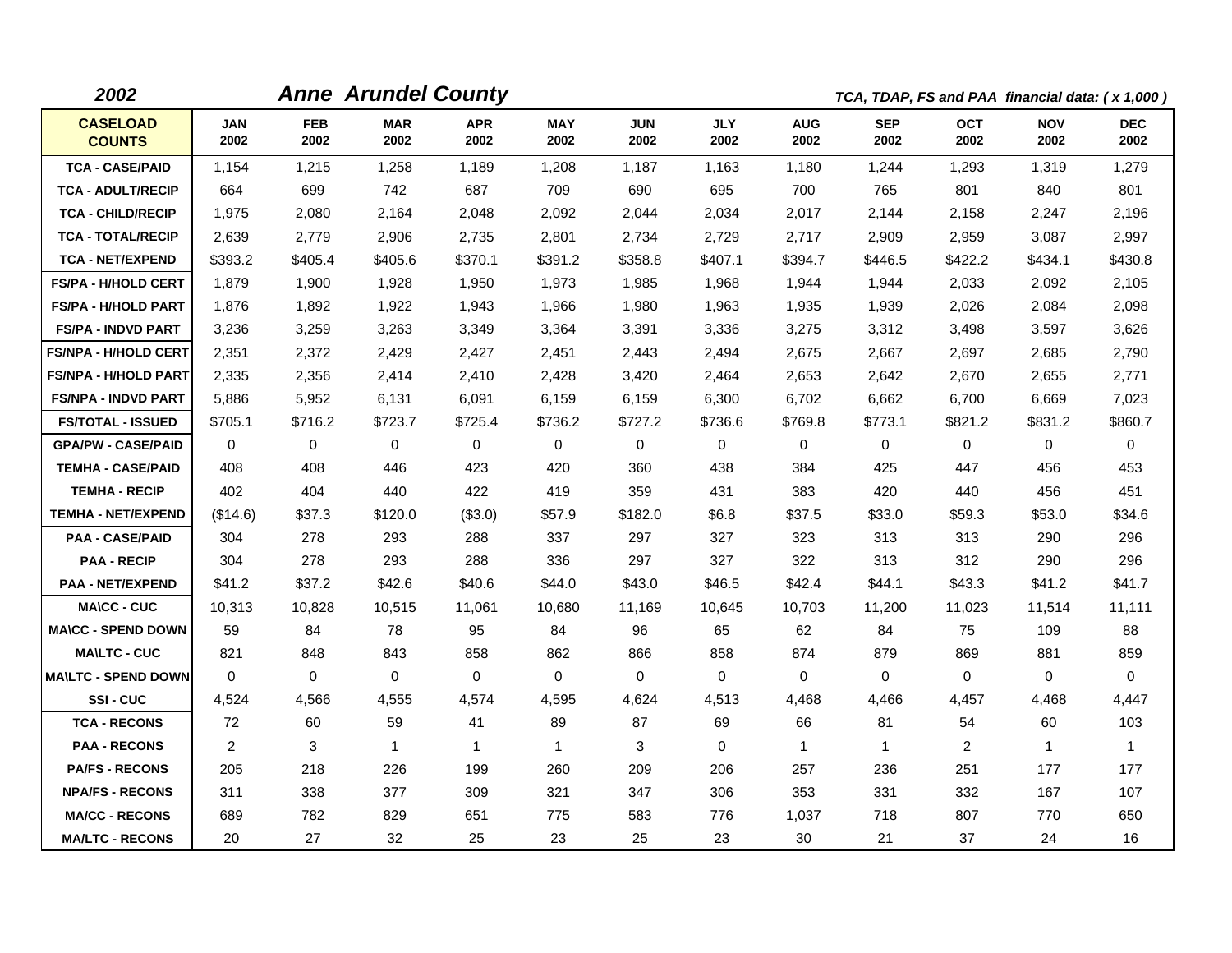| 2003                                   |                    |                    | <b>Anne Arundel County</b> |                    |                    |                    |                    |                    |                    |                    |                    |                    |
|----------------------------------------|--------------------|--------------------|----------------------------|--------------------|--------------------|--------------------|--------------------|--------------------|--------------------|--------------------|--------------------|--------------------|
| <b>APPLICATIONS</b><br><b>ACTIVITY</b> | <b>JAN</b><br>2003 | <b>FEB</b><br>2003 | <b>MAR</b><br>2003         | <b>APR</b><br>2003 | <b>MAY</b><br>2003 | <b>JUN</b><br>2003 | <b>JLY</b><br>2003 | <b>AUG</b><br>2003 | <b>SEP</b><br>2003 | <b>OCT</b><br>2003 | <b>NOV</b><br>2003 | <b>DEC</b><br>2003 |
| <b>TCA - RECD</b>                      | 249                | 183                | 282                        | 242                | 223                | 195                | 282                | 254                | 222                | 264                | 217                | 267                |
| <b>TCA - APPRVD</b>                    | 136                | 97                 | 134                        | 146                | 153                | 123                | 157                | 146                | 150                | 157                | 100                | 172                |
| <b>TCA - N/APPRVD</b>                  | 155                | 168                | 139                        | 207                | 170                | 140                | 165                | 160                | 152                | 196                | 151                | 168                |
| <b>TCA - CLOSED</b>                    | 150                | 117                | 150                        | 138                | 131                | 130                | 130                | 138                | 133                | 137                | 165                | 175                |
| <b>FS/PA - RECD</b>                    | 131                | 116                | 99                         | 98                 | 83                 | 74                 | 83                 | 87                 | 100                | 120                | 98                 | 92                 |
| <b>FS/PA - APPRVD</b>                  | 149                | 146                | 127                        | 113                | 107                | 96                 | 105                | 118                | 99                 | 130                | 106                | 119                |
| <b>FS/PA - N/APPRVD</b>                | 28                 | 24                 | 21                         | 21                 | 21                 | 19                 | 19                 | 12                 | 23                 | 28                 | 29                 | 27                 |
| <b>FS/NPA - RECD</b>                   | 812                | 575                | 717                        | 732                | 750                | 694                | 766                | 686                | 618                | 883                | 681                | 736                |
| <b>FS/NPA - APPRVD</b>                 | 518                | 425                | 500                        | 549                | 508                | 478                | 579                | 485                | 430                | 615                | 480                | 570                |
| <b>FS/NPA - N/APPRVD</b>               | 378                | 323                | 330                        | 370                | 345                | 355                | 397                | 372                | 327                | 404                | 296                | 444                |
| <b>TEMHA - RECD</b>                    | 132                | 99                 | 99                         | 98                 | 104                | 110                | 120                | 113                | 78                 | 137                | 103                | 123                |
| <b>TEMHA - APPRVD</b>                  | 73                 | 49                 | 54                         | 51                 | 55                 | 62                 | 53                 | 69                 | 33                 | 62                 | 33                 | 72                 |
| <b>TEMHA - N/APPRVD</b>                | 79                 | 69                 | 64                         | 81                 | 63                 | 71                 | 78                 | 66                 | 75                 | 86                 | 71                 | 97                 |
| <b>TEMHA - CLOSED</b>                  | 50                 | 46                 | 39                         | 55                 | 49                 | 56                 | 79                 | 91                 | 63                 | 62                 | 46                 | 53                 |
| <b>PAA - RECD</b>                      | $\overline{7}$     | 6                  | 4                          | 4                  | 8                  | 4                  | 5                  | $\mathbf{1}$       | $\overline{2}$     | 6                  | 9                  | 6                  |
| <b>PAA - APPRVD</b>                    | 4                  | $\overline{7}$     | 10                         | 8                  | $\overline{7}$     | 8                  | 8                  | 10                 | $\overline{7}$     | 5                  | 10                 | $\overline{7}$     |
| <b>PAA - N/APPRVD</b>                  | 4                  | 5                  | 4                          | 4                  | 0                  | 5                  | 4                  | 3                  | 4                  | 5                  | 1                  | $\overline{2}$     |
| <b>PAA - CLOSED</b>                    | 5                  | $\overline{7}$     | 12                         | 11                 | 6                  | $\overline{7}$     | 13                 | 5                  | 11                 | 8                  | 13                 | 8                  |
| <b>MA/CC - RECD</b>                    | 1,563              | 1,067              | 1,351                      | 1,340              | 1,367              | 1,256              | 1,330              | 1,425              | 1,307              | 1,584              | 1,306              | 1,391              |
| <b>MA/CC - APPRVD</b>                  | 1,032              | 893                | 1,018                      | 1,080              | 1,099              | 908                | 1,083              | 985                | 857                | 1,164              | 964                | 1,098              |
| <b>MA/CC - OTO</b>                     | 14                 | $\overline{7}$     | 15                         | 10                 | 12                 | 6                  | 11                 | 12                 | 14                 | 21                 | 6                  | 10                 |
| <b>MA/CC - N/APPRVD</b>                | 693                | 722                | 656                        | 772                | 793                | 699                | 791                | 773                | 764                | 977                | 719                | 864                |
| <b>MA/LTC - RECD</b>                   | 34                 | 41                 | 44                         | 47                 | 47                 | 37                 | 42                 | 52                 | 39                 | 48                 | 40                 | 30                 |
| <b>MA/LTC - APPRVD</b>                 | 47                 | 33                 | 54                         | 48                 | 48                 | 42                 | 41                 | 40                 | 38                 | 48                 | 46                 | 41                 |
| <b>MA/LTC - OTO</b>                    | $\mathbf 0$        | 0                  | $\mathbf 0$                | 0                  | 0                  | 0                  | 0                  | 0                  | 0                  | 0                  | 0                  | 0                  |
| <b>MA/LTC - N/APPRVD</b>               | 49                 | 38                 | 42                         | 55                 | 47                 | 42                 | 42                 | 41                 | 45                 | 51                 | 42                 | 46                 |
| <b>SSI-RECD</b>                        | 32                 | 31                 | 37                         | 40                 | 32                 | 31                 | 33                 | 42                 | 28                 | 25                 | 22                 | 36                 |
| <b>SSI-APPRVD</b>                      | 42                 | 53                 | 59                         | 56                 | 67                 | 52                 | 58                 | 59                 | 42                 | 45                 | 40                 | 52                 |
| SSI-OTO                                | $\mathbf 1$        | 0                  | $\overline{1}$             | 0                  | 0                  | 0                  | 1                  | $\mathbf{1}$       | 0                  | 0                  | 1                  | 0                  |
| <b>SSI - N/APPRVD</b>                  | 21                 | 22                 | 18                         | 19                 | 23                 | 25                 | 26                 | 24                 | 20                 | 9                  | 13                 | 20                 |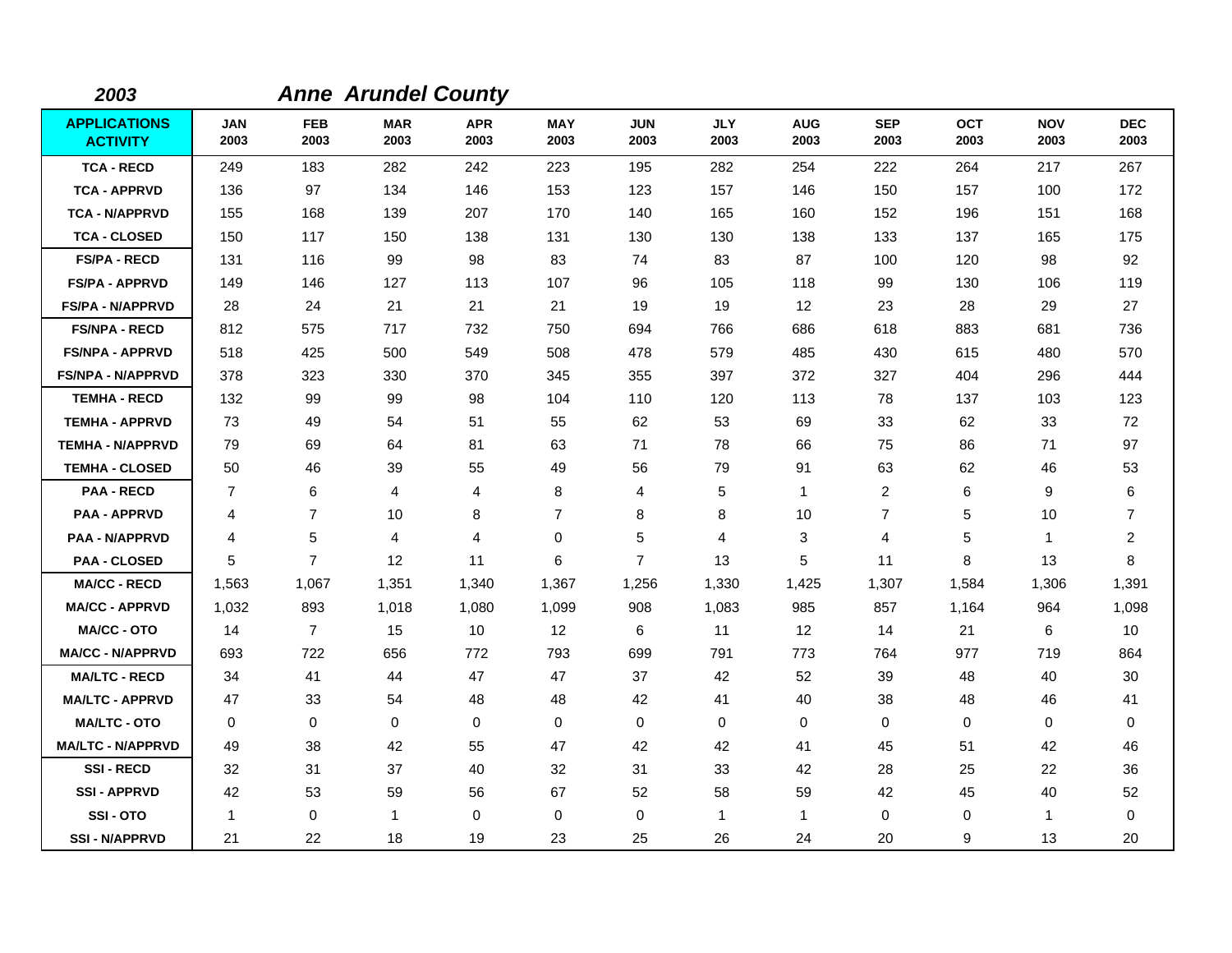| 2003                             |                    |                    | <b>Anne Arundel County</b> |                    |                    |                    |                    |                    |                    | TCA, TDAP, FS and PAA financial data: (x 1,000) |                    |                    |
|----------------------------------|--------------------|--------------------|----------------------------|--------------------|--------------------|--------------------|--------------------|--------------------|--------------------|-------------------------------------------------|--------------------|--------------------|
| <b>CASELOAD</b><br><b>COUNTS</b> | <b>JAN</b><br>2003 | <b>FEB</b><br>2003 | <b>MAR</b><br>2003         | <b>APR</b><br>2003 | <b>MAY</b><br>2003 | <b>JUN</b><br>2003 | <b>JLY</b><br>2003 | <b>AUG</b><br>2003 | <b>SEP</b><br>2003 | <b>OCT</b><br>2003                              | <b>NOV</b><br>2003 | <b>DEC</b><br>2003 |
| <b>TCA - CASE/PAID</b>           | 1,259              | 1,249              | 1,268                      | 1,294              | 1,313              | 1,321              | 1,356              | 1,375              | 1,400              | 1,423                                           | 1,350              | 1,395              |
| <b>TCA - ADULT/RECIP</b>         | 804                | 800                | 811                        | 826                | 842                | 840                | 871                | 905                | 928                | 941                                             | 888                | 930                |
| <b>TCA - CHILD/RECIP</b>         | 2,233              | 2,188              | 2,223                      | 2,249              | 2,251              | 2,273              | 2,351              | 2,416              | 2,491              | 2,551                                           | 2,434              | 2,566              |
| <b>TCA - TOTAL/RECIP</b>         | 3,037              | 2,988              | 3,034                      | 3,075              | 3,093              | 3,113              | 3,222              | 3,321              | 3,419              | 3,492                                           | 3,322              | 3,496              |
| <b>TCA - NET/EXPEND</b>          | \$429.2            | \$434.8            | \$407.1                    | \$430.4            | \$440.8            | \$426.2            | \$484.3            | \$467.7            | \$485.5            | \$496.5                                         | \$472.8            | \$490.3            |
| <b>FS/PA - H/HOLD CERT</b>       | 2,109              | 2,168              | 2,099                      | 2,146              | 2,186              | 2,218              | 2,236              | 2,225              | 2,198              | 2,225                                           | 2,210              | 2,145              |
| <b>FS/PA - H/HOLD PART</b>       | 2,094              | 2,162              | 2,096                      | 2,139              | 2,178              | 2,209              | 2,226              | 2,219              | 2,191              | 2,216                                           | 2,204              | 2,141              |
| <b>FS/PA - INDVD PART</b>        | 3,662              | 3,767              | 3,580                      | 3,665              | 3,715              | 3,767              | 3,820              | 3,861              | 3,834              | 3,959                                           | 3,926              | 3,764              |
| <b>FS/NPA - H/HOLD CERT</b>      | 2,909              | 2,894              | 3,037                      | 3.044              | 3,073              | 3,131              | 3,237              | 3,317              | 3,290              | 3,356                                           | 3,263              | 3,421              |
| <b>FS/NPA - H/HOLD PART</b>      | 2,864              | 2,872              | 3,018                      | 3,017              | 3,053              | 3,113              | 3,204              | 3,298              | 3,252              | 3,316                                           | 3,237              | 3,393              |
| <b>FS/NPA - INDVD PART</b>       | 7,265              | 7,216              | 7,561                      | 7,562              | 7,662              | 7,820              | 8,115              | 8,342              | 8,354              | 8,521                                           | 8,368              | 8,749              |
| <b>FS/TOTAL - ISSUED</b>         | \$868.1            | \$881.5            | \$897.1                    | \$916.0            | \$926.3            | \$938.4            | \$968.1            | \$991.0            | \$988.5            | \$1,024.1                                       | \$1,008.6          | \$1,024.0          |
| <b>GPA/PW - CASE/PAID</b>        | $\Omega$           | $\Omega$           | $\mathbf{0}$               | $\mathbf 0$        | 0                  | $\Omega$           | 0                  | 0                  | $\Omega$           | 0                                               | 0                  | 0                  |
| <b>TEMHA - CASE/PAID</b>         | 504                | 504                | 542                        | 543                | 551                | 501                | 583                | 525                | 496                | 501                                             | 508                | 542                |
| <b>TEMHA - RECIP</b>             | 498                | 501                | 533                        | 527                | 545                | 494                | 570                | 517                | 485                | 498                                             | 505                | 532                |
| <b>TEMHA - NET/EXPEND</b>        | \$200.3            | \$63.9             | \$34.6                     | \$45.2             | \$208.6            | \$99.2             | (\$0.8)            | \$25.0             | \$187.4            | \$8.9                                           | \$59.8             | \$53.9             |
| <b>PAA - CASE/PAID</b>           | 287                | 290                | 297                        | 294                | 301                | 291                | 318                | 305                | 307                | 297                                             | 297                | 295                |
| <b>PAA - RECIP</b>               | 287                | 290                | 297                        | 294                | 301                | 291                | 318                | 305                | 307                | 297                                             | 297                | 295                |
| <b>PAA - NET/EXPEND</b>          | \$41.2             | \$39.5             | \$50.3                     | \$43.8             | \$38.8             | \$42.0             | \$50.8             | \$44.6             | \$43.9             | \$42.5                                          | \$43.0             | \$42.4             |
| <b>MA\CC - CUC</b>               | 11,211             | 11,623             | 11,153                     | 11,765             | 11,431             | 11,904             | 11,443             | 11,373             | 12,216             | 12,804                                          | 13,397             | 12,822             |
| <b>MA\CC - SPEND DOWN</b>        | 83                 | 105                | 72                         | 96                 | 70                 | 103                | 80                 | 92                 | 114                | 89                                              | 112                | 67                 |
| <b>MAILTC - CUC</b>              | 853                | 845                | 832                        | 833                | 832                | 834                | 824                | 802                | 813                | 825                                             | 843                | 852                |
| <b>MA\LTC - SPEND DOWN</b>       | $\mathbf 0$        | $\mathbf 0$        | $\mathbf 0$                | $\mathbf 0$        | 0                  | $\mathbf 0$        | 0                  | 0                  | 0                  | $\mathbf 0$                                     | $\mathbf 0$        | $\mathbf 0$        |
| <b>SSI-CUC</b>                   | 4,445              | 4,464              | 4.476                      | 4,486              | 4,522              | 4,553              | 4,564              | 4,570              | 4,574              | 4,587                                           | 4,603              | 4,599              |
| <b>TCA - RECONS</b>              | 76                 | 55                 | 66                         | 49                 | 64                 | 57                 | 43                 | 45                 | 47                 | 53                                              | 41                 | 48                 |
| <b>PAA - RECONS</b>              | $\mathbf{1}$       | $\overline{2}$     | $\overline{2}$             | $\mathbf 1$        | 3                  | $\Omega$           | 2                  | $\Omega$           | $\mathbf{1}$       | $\overline{2}$                                  | $\mathbf{0}$       | 3                  |
| <b>PA/FS - RECONS</b>            | 169                | 163                | 186                        | 189                | 167                | 161                | 167                | 218                | 227                | 282                                             | 179                | 198                |
| <b>NPA/FS - RECONS</b>           | 147                | 155                | 253                        | 270                | 189                | 172                | 168                | 193                | 214                | 246                                             | 135                | 229                |
| <b>MA/CC - RECONS</b>            | 888                | 692                | 1.047                      | 994                | 857                | 666                | 1,040              | 936                | 844                | 964                                             | 705                | 763                |
| <b>MA/LTC - RECONS</b>           | 20                 | 21                 | 34                         | 30                 | 32                 | 19                 | 29                 | 33                 | 22                 | 32                                              | 22                 | 17                 |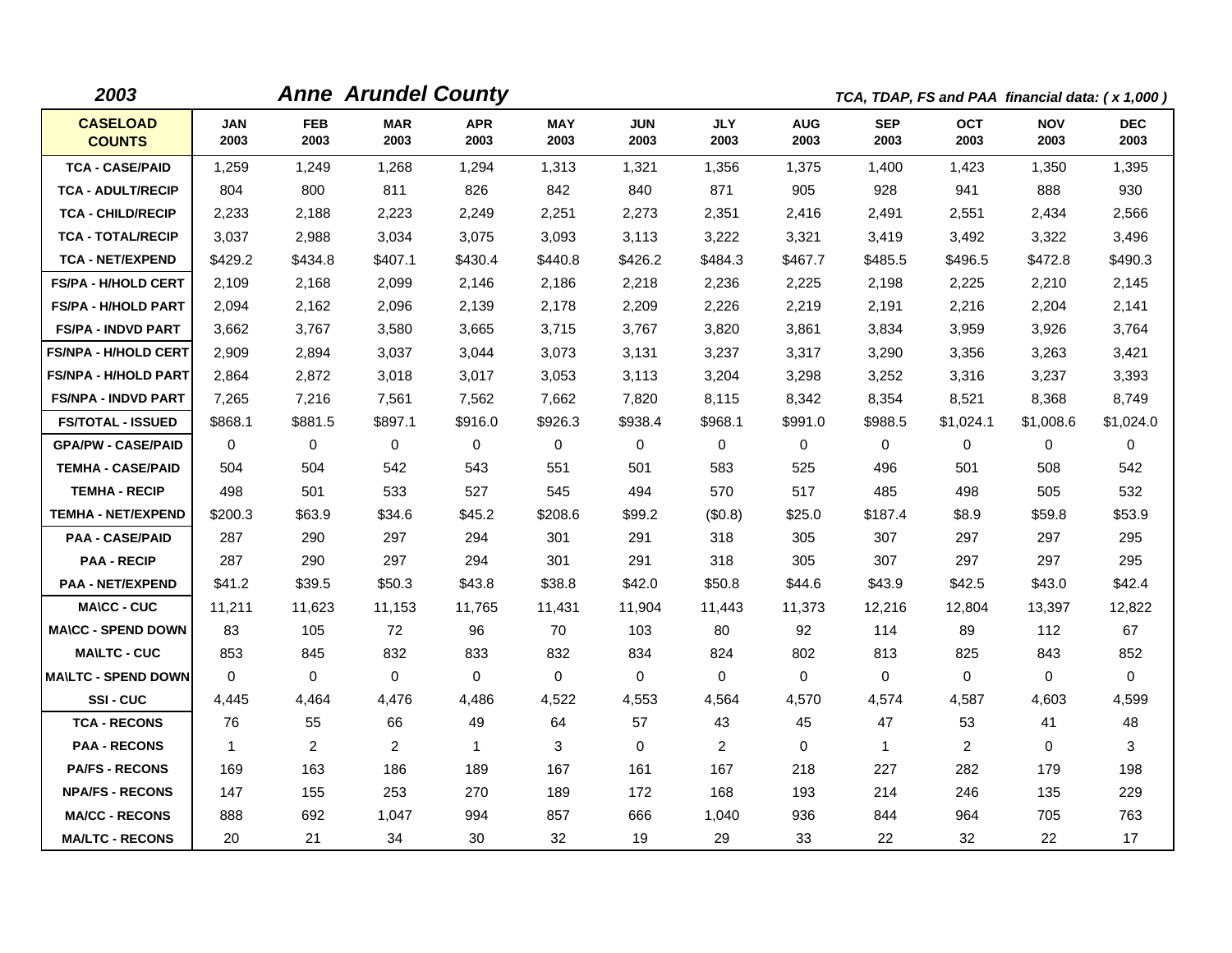| 2004                                   |                    |                    | <b>Anne Arundel County</b> |                    |                    |                    |                    |                    |                    |                    |                    |                    |
|----------------------------------------|--------------------|--------------------|----------------------------|--------------------|--------------------|--------------------|--------------------|--------------------|--------------------|--------------------|--------------------|--------------------|
| <b>APPLICATIONS</b><br><b>ACTIVITY</b> | <b>JAN</b><br>2004 | <b>FEB</b><br>2004 | <b>MAR</b><br>2004         | <b>APR</b><br>2004 | <b>MAY</b><br>2004 | <b>JUN</b><br>2004 | <b>JLY</b><br>2004 | <b>AUG</b><br>2004 | <b>SEP</b><br>2004 | <b>OCT</b><br>2004 | <b>NOV</b><br>2004 | <b>DEC</b><br>2004 |
| <b>TCA - RECD</b>                      | 287                | 254                | 297                        | 266                | 250                | 223                | 285                | 256                | 265                | 216                | 223                | 201                |
| <b>TCA - APPRVD</b>                    | 138                | 133                | 137                        | 136                | 127                | 140                | 127                | 135                | 155                | 159                | 115                | 154                |
| <b>TCA - N/APPRVD</b>                  | 157                | 197                | 168                        | 190                | 171                | 167                | 173                | 174                | 165                | 186                | 140                | 171                |
| <b>TCA - CLOSED</b>                    | 265                | 186                | 154                        | 172                | 181                | 149                | 187                | 143                | 162                | 90                 | 98                 | 114                |
| <b>FS/PA - RECD</b>                    | 89                 | 78                 | 85                         | 87                 | 93                 | 93                 | 104                | 110                | 103                | 98                 | 108                | 117                |
| <b>FS/PA - APPRVD</b>                  | 88                 | 102                | 82                         | 106                | 91                 | 100                | 94                 | 113                | 119                | 98                 | 118                | 130                |
| <b>FS/PA - N/APPRVD</b>                | 25                 | 23                 | 22                         | 24                 | 22                 | 26                 | 27                 | 24                 | 27                 | 20                 | 29                 | 20                 |
| <b>FS/NPA - RECD</b>                   | 811                | 687                | 762                        | 736                | 723                | 768                | 743                | 779                | 829                | 841                | 745                | 794                |
| <b>FS/NPA - APPRVD</b>                 | 563                | 509                | 552                        | 573                | 510                | 534                | 539                | 589                | 673                | 680                | 607                | 657                |
| <b>FS/NPA - N/APPRVD</b>               | 360                | 318                | 317                        | 331                | 294                | 353                | 346                | 366                | 365                | 337                | 296                | 305                |
| <b>TEMHA - RECD</b>                    | 105                | 93                 | 77                         | 118                | 108                | 113                | 115                | 121                | 114                | 137                | 96                 | 146                |
| <b>TEMHA - APPRVD</b>                  | 38                 | 38                 | 34                         | 38                 | 58                 | 50                 | 50                 | 46                 | 57                 | 58                 | 49                 | 61                 |
| <b>TEMHA - N/APPRVD</b>                | 85                 | 75                 | 73                         | 59                 | 72                 | 74                 | 75                 | 90                 | 91                 | 97                 | 91                 | 94                 |
| <b>TEMHA - CLOSED</b>                  | 70                 | 50                 | 53                         | 70                 | 55                 | 70                 | 52                 | 50                 | 37                 | 64                 | 43                 | 52                 |
| <b>PAA - RECD</b>                      | $\mathbf 1$        | 5                  | 3                          | 8                  | 5                  | 6                  | 5                  | 11                 | 2                  | 2                  | 5                  | 3                  |
| <b>PAA - APPRVD</b>                    | 6                  | $\overline{7}$     | 8                          | 9                  | 9                  | 4                  | 8                  | 6                  | 8                  | 8                  | 6                  | 4                  |
| <b>PAA - N/APPRVD</b>                  | $\mathbf{1}$       | $\mathbf{1}$       | $\mathbf{1}$               | 1                  | $\mathbf{1}$       | 5                  | 4                  | 3                  | $\mathbf 1$        | 4                  | 3                  | $\overline{c}$     |
| <b>PAA - CLOSED</b>                    | $\overline{7}$     | 5                  | 11                         | 11                 | $\overline{7}$     | 9                  | 5                  | 13                 | 9                  | 6                  | 11                 | 4                  |
| <b>MA/CC - RECD</b>                    | 1,654              | 1,462              | 1,485                      | 1,506              | 1,310              | 1,445              | 1,454              | 1,490              | 1,492              | 1,300              | 1,147              | 1,301              |
| <b>MA/CC - APPRVD</b>                  | 1,135              | 1,142              | 1,305                      | 1,246              | 1,029              | 1,128              | 1,127              | 1,135              | 1,169              | 1,172              | 963                | 1,151              |
| <b>MA/CC - OTO</b>                     | 10                 | 22                 | $\overline{7}$             | 16                 | 5                  | 10                 | 15                 | 16                 | 12                 | $\overline{7}$     | 8                  | 12                 |
| <b>MA/CC - N/APPRVD</b>                | 841                | 810                | 900                        | 849                | 659                | 716                | 715                | 777                | 855                | 829                | 684                | 786                |
| <b>MA/LTC - RECD</b>                   | 50                 | 49                 | 53                         | 39                 | 31                 | 50                 | 38                 | 55                 | 40                 | 50                 | 38                 | 59                 |
| <b>MA/LTC - APPRVD</b>                 | 53                 | 43                 | 54                         | 59                 | 48                 | 51                 | 45                 | 48                 | 40                 | 39                 | 41                 | 52                 |
| <b>MA/LTC - OTO</b>                    | 0                  | 0                  | $\mathbf 0$                | 0                  | 0                  | $\pmb{0}$          | 0                  | 0                  | 0                  | 0                  | 0                  | 0                  |
| <b>MA/LTC - N/APPRVD</b>               | 42                 | 40                 | 50                         | 45                 | 27                 | 40                 | 34                 | 28                 | 46                 | 35                 | 43                 | 49                 |
| <b>SSI-RECD</b>                        | 25                 | 22                 | 28                         | 37                 | 40                 | 33                 | 35                 | 41                 | 40                 | 30                 | 19                 | 30                 |
| <b>SSI-APPRVD</b>                      | 54                 | 62                 | 76                         | 72                 | 59                 | 77                 | 53                 | 59                 | 64                 | 71                 | 36                 | 62                 |
| SSI-OTO                                | 0                  | 1                  | $\mathbf{1}$               | $\mathbf 0$        | 0                  | $\mathbf{1}$       | $\mathbf 0$        | 0                  | $\mathbf 1$        | 0                  | 0                  | 1                  |
| <b>SSI-N/APPRVD</b>                    | 21                 | 14                 | 20                         | 18                 | 29                 | 22                 | 13                 | 27                 | 29                 | 25                 | 13                 | 26                 |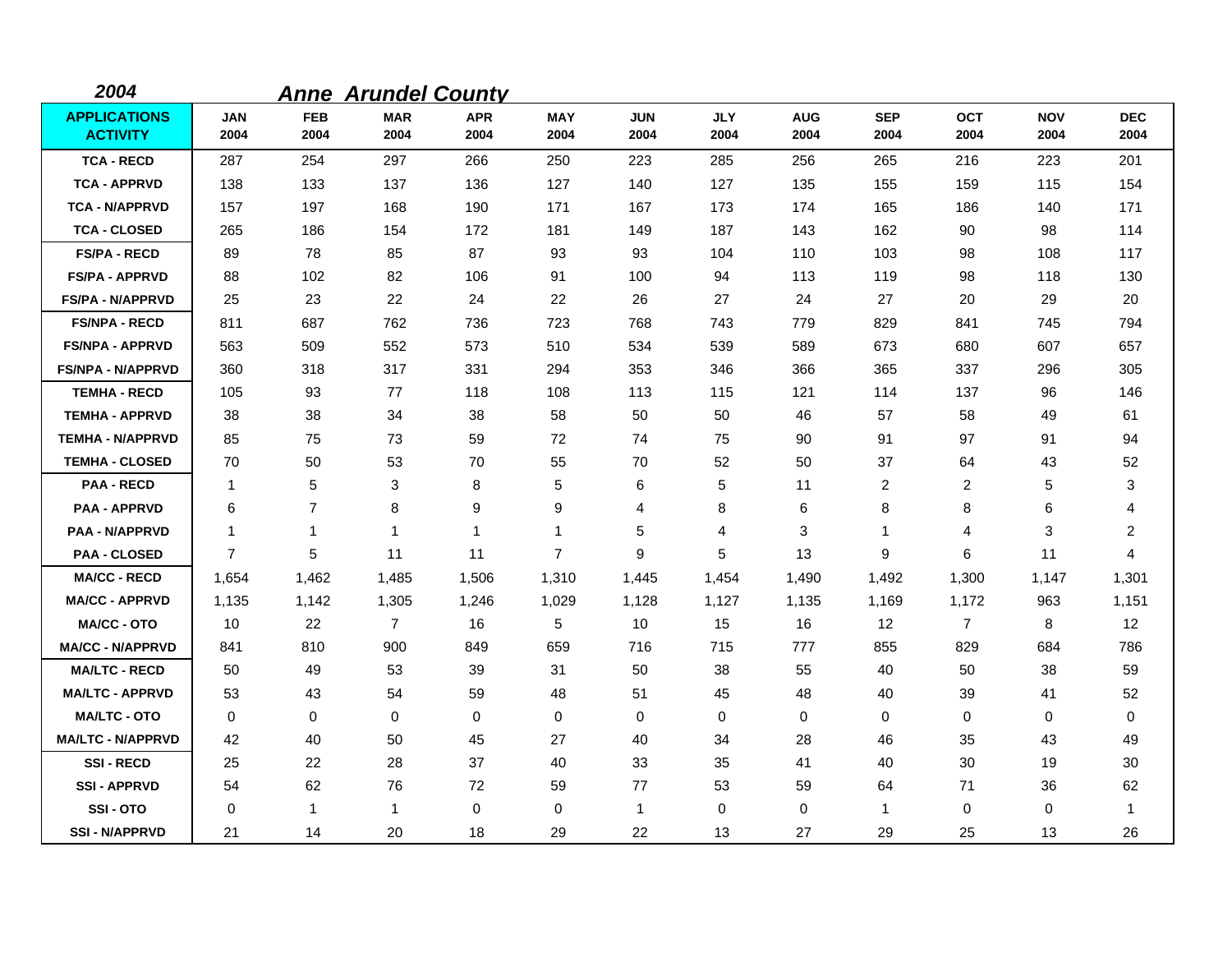| 2004                             |                    |                    | <b>Anne Arundel County</b> |                    |                    |                    |                    |                    | TCA, TDAP, FS and PAA financial data: (x 1,000) |                    |                    |                    |
|----------------------------------|--------------------|--------------------|----------------------------|--------------------|--------------------|--------------------|--------------------|--------------------|-------------------------------------------------|--------------------|--------------------|--------------------|
| <b>CASELOAD</b><br><b>COUNTS</b> | <b>JAN</b><br>2004 | <b>FEB</b><br>2004 | <b>MAR</b><br>2004         | <b>APR</b><br>2004 | <b>MAY</b><br>2004 | <b>JUN</b><br>2004 | <b>JLY</b><br>2004 | <b>AUG</b><br>2004 | <b>SEP</b><br>2004                              | <b>OCT</b><br>2004 | <b>NOV</b><br>2004 | <b>DEC</b><br>2004 |
| <b>TCA - CASE/PAID</b>           | 1,294              | 1,272              | 1,301                      | 1,303              | 1,311              | 1,308              | 1,278              | 1,319              | 1,364                                           | 1,454              | 1,447              | 1,519              |
| <b>TCA - ADULT/RECIP</b>         | 822                | 803                | 835                        | 836                | 834                | 829                | 806                | 861                | 881                                             | 977                | 976                | 1,055              |
| <b>TCA - CHILD/RECIP</b>         | 2,343              | 2,345              | 2,362                      | 2,327              | 2,317              | 2,327              | 2,201              | 2,313              | 2,368                                           | 2,528              | 2,544              | 2,726              |
| <b>TCA - TOTAL/RECIP</b>         | 3,165              | 3,148              | 3,197                      | 3,163              | 3,151              | 3,156              | 3,007              | 3,174              | 3,249                                           | 3,505              | 3,520              | 3,781              |
| <b>TCA - NET/EXPEND</b>          | \$461.4            | \$450.5            | \$442.4                    | \$451.3            | \$445.5            | \$469.1            | \$456.6            | \$454.9            | \$476.2                                         | \$507.5            | \$513.7            | \$541.1            |
| <b>FS/PA - H/HOLD CERT</b>       | 2,140              | 2,157              | 2,131                      | 2,135              | 2,119              | 2,131              | 2,112              | 2,147              | 2,160                                           | 2,200              | 2,264              | 2,318              |
| <b>FS/PA - H/HOLD PART</b>       | 2,128              | 2,148              | 2,123                      | 2,122              | 2,110              | 2,120              | 2,106              | 2,140              | 2,154                                           | 2,196              | 2,262              | 2,315              |
| <b>FS/PA - INDVD PART</b>        | 3,751              | 3,813              | 3.747                      | 3,785              | 3,723              | 3,732              | 3,655              | 3,737              | 3,730                                           | 3,854              | 4,009              | 4,154              |
| <b>FS/NPA - H/HOLD CERT</b>      | 3,467              | 3,502              | 3,570                      | 3,570              | 3,562              | 3,565              | 3,583              | 3,674              | 3,770                                           | 3,836              | 3,805              | 3,887              |
| <b>FS/NPA - H/HOLD PART</b>      | 3,435              | 3,480              | 3,535                      | 3,546              | 3,535              | 3,544              | 3,559              | 3,655              | 3,751                                           | 3,818              | 3,777              | 3,856              |
| <b>FS/NPA - INDVD PART</b>       | 8,760              | 8,777              | 8,972                      | 8,888              | 8,910              | 8,943              | 9,035              | 9,306              | 13,295                                          | 9,676              | 9,589              | 9,742              |
| <b>FS/TOTAL - ISSUED</b>         | \$1,022.7          | \$1,042.6          | \$1,062.1                  | \$1,060.6          | \$1,060.7          | \$1,063.3          | \$1,055.3          | \$1,081.5          | \$1,101.3                                       | \$1,204.9          | \$1,211.7          | \$1,230.2          |
| <b>GPA/PW - CASE/PAID</b>        | $\Omega$           | $\mathbf 0$        | $\Omega$                   | $\mathbf 0$        | 0                  | $\Omega$           | 0                  | $\mathbf 0$        | $\Omega$                                        | $\mathbf 0$        | $\Omega$           | 0                  |
| <b>TEMHA - CASE/PAID</b>         | 489                | 446                | 416                        | 444                | 495                | 448                | 480                | 464                | 510                                             | 495                | 506                | 527                |
| <b>TEMHA - RECIP</b>             | 478                | 439                | 402                        | 431                | 482                | 440                | 473                | 460                | 502                                             | 490                | 504                | 523                |
| <b>TEMHA - NET/EXPEND</b>        | \$110.4            | (\$33.2)           | \$143.5                    | \$21.8             | \$14.3             | \$181.1            | $(\$51.3)$         | \$25.0             | (\$26.8)                                        | \$194.3            | \$53.9             | \$2.4              |
| <b>PAA - CASE/PAID</b>           | 298                | 298                | 297                        | 296                | 303                | 290                | 308                | 298                | 300                                             | 303                | 297                | 297                |
| <b>PAA - RECIP</b>               | 298                | 298                | 297                        | 296                | 303                | 290                | 308                | 298                | 300                                             | 303                | 297                | 297                |
| <b>PAA - NET/EXPEND</b>          | \$42.5             | \$47.3             | \$43.1                     | \$44.6             | \$45.2             | \$43.7             | \$46.0             | \$43.9             | \$43.6                                          | \$43.0             | \$44.5             | \$45.7             |
| <b>MA\CC - CUC</b>               | 13,110             | 13,847             | 13,461                     | 14,360             | 13,752             | 14,413             | 14,012             | 14,070             | 14,748                                          | 14,155             | 14,732             | 14,217             |
| <b>MA\CC - SPEND DOWN</b>        | 68                 | 101                | 81                         | 130                | 92                 | 121                | 84                 | 85                 | 115                                             | 93                 | 118                | 90                 |
| <b>MA\LTC - CUC</b>              | 859                | 839                | 841                        | 851                | 833                | 846                | 823                | 832                | 848                                             | 831                | 847                | 855                |
| <b>MA\LTC - SPEND DOWN</b>       | $\Omega$           | $\mathbf 0$        | $\mathbf 0$                | $\mathbf 0$        | $\mathbf 0$        | 0                  | $\mathbf 0$        | $\mathbf 0$        | 0                                               | $\mathbf 0$        | 0                  | $\mathbf 0$        |
| <b>SSI-CUC</b>                   | 4,633              | 4,666              | 4,708                      | 4,742              | 4,753              | 4,806              | 4,795              | 4,798              | 4,837                                           | 4,834              | 4,844              | 4,856              |
| <b>TCA - RECONS</b>              | 51                 | 44                 | 54                         | 51                 | 67                 | 52                 | 49                 | 41                 | 40                                              | 43                 | 43                 | 61                 |
| <b>PAA - RECONS</b>              | $\Omega$           | $\mathbf{1}$       | $\mathbf{1}$               | 2                  | $\mathbf 0$        | $\Omega$           | $\overline{4}$     | $\mathbf 0$        | 1                                               | 2                  | $\Omega$           | $\overline{2}$     |
| <b>PA/FS - RECONS</b>            | 160                | 181                | 212                        | 217                | 167                | 158                | 182                | 208                | 229                                             | 231                | 204                | 263                |
| <b>NPA/FS - RECONS</b>           | 203                | 191                | 266                        | 230                | 162                | 193                | 175                | 238                | 310                                             | 271                | 190                | 304                |
| <b>MA/CC - RECONS</b>            | 851                | 828                | 1,024                      | 1,020              | 831                | 829                | 1,012              | 1,010              | 1,147                                           | 993                | 829                | 1,104              |
| <b>MA/LTC - RECONS</b>           | 24                 | 18                 | 23                         | 22                 | 26                 | 21                 | 22                 | 18                 | 20                                              | 17                 | 21                 | 23                 |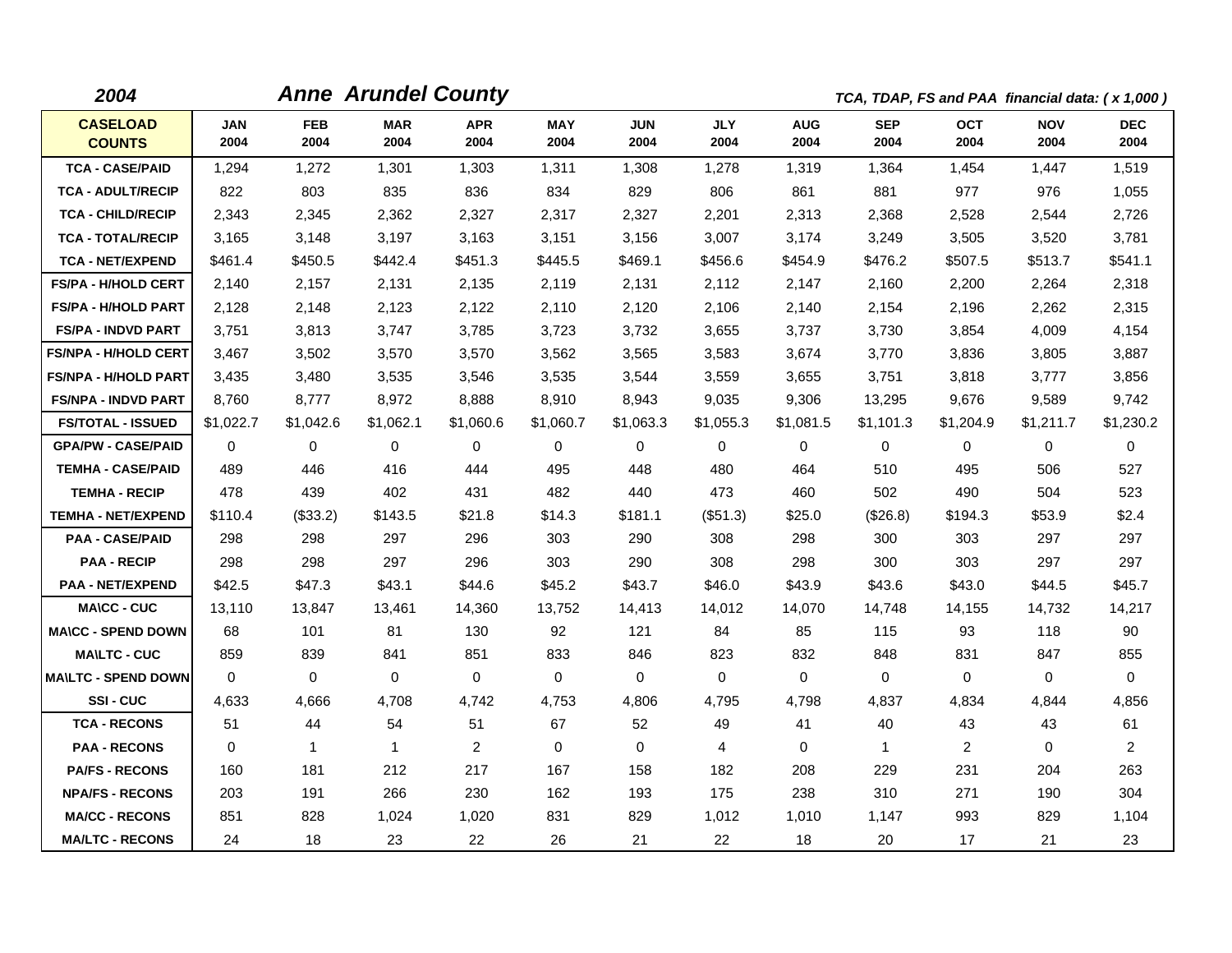| 2005                                   |                    |                    | <b>Anne Arundel County</b> |                    |                    |                    |                    |                            |                    |                    |                    |                    |
|----------------------------------------|--------------------|--------------------|----------------------------|--------------------|--------------------|--------------------|--------------------|----------------------------|--------------------|--------------------|--------------------|--------------------|
| <b>APPLICATIONS</b><br><b>ACTIVITY</b> | <b>JAN</b><br>2005 | <b>FEB</b><br>2005 | <b>MAR</b><br>2005         | <b>APR</b><br>2005 | <b>MAY</b><br>2005 | <b>JUN</b><br>2005 | <b>JLY</b><br>2005 | <b>AUG</b><br>2005         | <b>SEP</b><br>2005 | <b>OCT</b><br>2005 | <b>NOV</b><br>2005 | <b>DEC</b><br>2005 |
| <b>TCA - RECD</b>                      | 223                | 172                | 272                        | 280                | 272                | 296                |                    |                            |                    |                    |                    |                    |
| <b>TCA - APPRVD</b>                    | 86                 | 81                 | 117                        | 117                | 121                | 145                |                    |                            |                    |                    |                    |                    |
| <b>TCA - N/APPRVD</b>                  | 93                 | 165                | 175                        | 191                | 182                | 205                |                    | NEW FORMAT AS OF JULY 2005 |                    |                    |                    |                    |
| <b>TCA - CLOSED</b>                    | 91                 | 112                | 158                        | 211                | 156                | 209                |                    |                            |                    |                    |                    |                    |
| <b>FS/PA - RECD</b>                    | 98                 | 82                 | 101                        | 71                 | 109                | 111                |                    |                            |                    |                    |                    |                    |
| <b>FS/PA - APPRVD</b>                  | 102                | 98                 | 96                         | 68                 | 115                | 134                |                    |                            |                    |                    |                    |                    |
| <b>FS/PA - N/APPRVD</b>                | 17                 | 21                 | 20                         | 18                 | 26                 | 36                 |                    |                            |                    |                    |                    |                    |
| <b>FS/NPA - RECD</b>                   | 765                | 594                | 747                        | 728                | 756                | 781                |                    | NEW FORMAT AS OF JULY 2005 |                    |                    |                    |                    |
| <b>FS/NPA - APPRVD</b>                 | 526                | 533                | 568                        | 549                | 543                | 639                |                    |                            |                    |                    |                    |                    |
| <b>FS/NPA - N/APPRVD</b>               | 247                | 287                | 275                        | 229                | 256                | 314                |                    |                            |                    |                    |                    |                    |
| <b>TEMHA - RECD</b>                    | 150                | 115                | 130                        | 133                | 124                | 141                |                    |                            |                    |                    |                    |                    |
| <b>TEMHA - APPRVD</b>                  | 51                 | 52                 | 53                         | 57                 | 48                 | 61                 |                    |                            |                    |                    |                    |                    |
| <b>TEMHA - N/APPRVD</b>                | 76                 | 107                | 114                        | 97                 | 75                 | 109                |                    |                            |                    |                    |                    |                    |
| <b>TEMHA - CLOSED</b>                  | 51                 | 55                 | 59                         | 47                 | 53                 | 64                 |                    |                            |                    |                    |                    |                    |
| <b>PAA - RECD</b>                      | 6                  | 4                  | 5                          | 6                  | 5                  | 4                  |                    |                            |                    |                    |                    |                    |
| <b>PAA - APPRVD</b>                    | 5                  | 9                  | 6                          | 6                  | 6                  | 9                  |                    |                            |                    |                    |                    |                    |
| <b>PAA - N/APPRVD</b>                  | 1                  | $\overline{c}$     | 1                          | 1                  | 1                  | 0                  |                    |                            |                    |                    |                    |                    |
| <b>PAA - CLOSED</b>                    | 6                  | $\boldsymbol{9}$   | $\overline{7}$             | 5                  | 4                  | 4                  |                    |                            |                    |                    |                    |                    |
| <b>MA/CC - RECD</b>                    | 1,246              | 1,184              | 1,483                      | 1,532              | 1,295              | 1,455              |                    |                            |                    |                    |                    |                    |
| <b>MA/CC - APPRVD</b>                  | 952                | 1,011              | 1,143                      | 1,130              | 917                | 1,053              |                    |                            |                    |                    |                    |                    |
| MA/CC - OTO                            | 5                  | 5                  | 3                          | $\overline{7}$     | 8                  | $\overline{4}$     |                    |                            |                    |                    |                    |                    |
| <b>MA/CC - N/APPRVD</b>                | 636                | 749                | 797                        | 810                | 689                | 805                |                    |                            |                    |                    |                    |                    |
| <b>MA/LTC - RECD</b>                   | 37                 | 39                 | 51                         | 48                 | 53                 | 56                 |                    |                            |                    |                    |                    |                    |
| <b>MA/LTC - APPRVD</b>                 | 36                 | 33                 | 65                         | 50                 | 51                 | 67                 |                    |                            |                    |                    |                    |                    |
| <b>MA/LTC - OTO</b>                    | 0                  | $\mathbf 0$        | $\mathbf 0$                | 0                  | 0                  | 0                  |                    |                            |                    |                    |                    |                    |
| <b>MA/LTC - N/APPRVD</b>               | 32                 | 27                 | 42                         | 38                 | 39                 | 42                 |                    |                            |                    |                    |                    |                    |
| <b>SSI-RECD</b>                        | 33                 | 29                 | 29                         | 35                 | 23                 | 29                 |                    |                            |                    |                    |                    |                    |
| <b>SSI - APPRVD</b>                    | 59                 | 55                 | 57                         | 49                 | 36                 | 43                 |                    |                            |                    |                    |                    |                    |
| SSI-OTO                                | 0                  | $\mathbf 0$        | 0                          | 0                  | 0                  | 0                  |                    |                            |                    |                    |                    |                    |
| <b>SSI - N/APPRVD</b>                  | 23                 | 14                 | 18                         | 12                 | 11                 | 12                 |                    |                            |                    |                    |                    |                    |